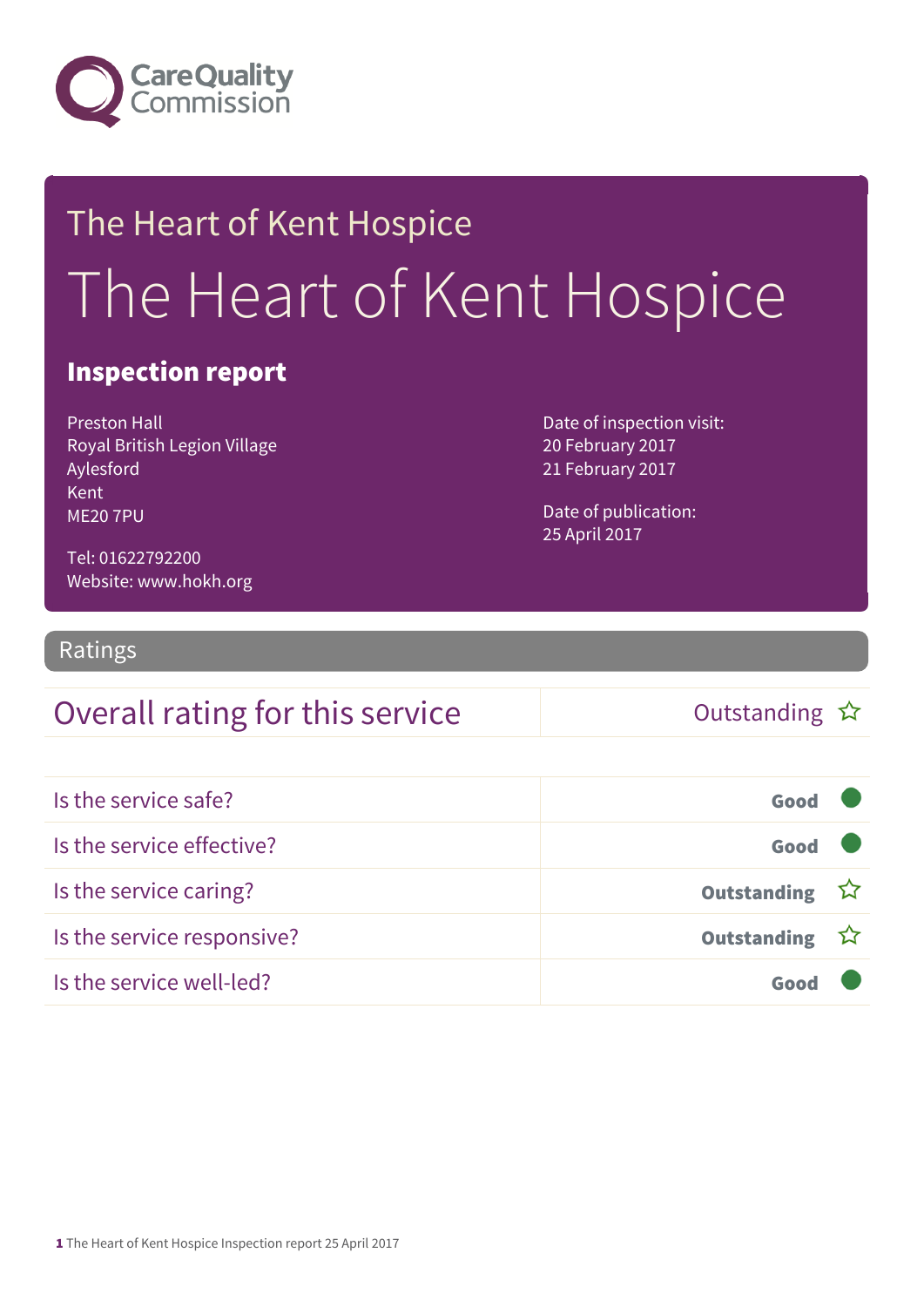#### Overall summary

The Heart of Kent Hospice is a local charity that provides specialist palliative care, advice and clinical support for adults with life limiting illness and their families in the Maidstone, Aylesford, Tonbridge and Malling area. They deliver physical, emotional and holistic care through a multi-disciplinary team that includes doctors, nurses, physiotherapist, occupational therapist, volunteer complementary therapist, counsellors, a welfare advisor and administrative, catering and housekeeping staff. The service is supported by approximately 600 volunteers. Services are free to people and the Heart of Kent Hospice is largely dependent on donations and fund-raising by volunteers in the community.

The service cares for people in two types of settings: at the hospice in a 10 beds 'Inpatient Unit', or in their own home with the support of a community palliative care team. In addition, the Heart of Kent Hospice provides an Outpatient Centre, 'Magnolia Place', which is open three days a week, where people can access advice, support, and take part in individual and group therapeutic activities. A weekly Drop-in Centre and a dementia café provide an environment where people and their families can receive support from the team as well as talk to others facing a similar situation.

At our last inspection on February 2016, we issued three requirement notices in relation to three breaches of the Health and Social Care Act 2008 (Regulated Activities) Regulations 2014. We found that care and treatment was not provided in a safe way for people; medicines were not properly and safely managed; documentation regarding staff training, advance care planning, people's individual likes and dislikes, complaints logs and recruitment was not appropriately completed; systems and processes were not established and operating effectively to ensure compliance; there was a lack of staff competency checks; and staff did not receive appropriate support, training, supervision as is necessary to enable them to carry out their duties. The registered provider sent an action plan to us detailing the improvements they would make. They confirmed they would be meeting the requirements of the regulations by February 2017 and that new systems would be embedded and sustained over time. They kept us informed of their progress.

This inspection was carried out on 20 and 21 February 2017 to follow up on compliance with these notices. At this inspection we found that the registered provider had met the requirements detailed in the requirement notices and had made significant improvements to the culture of the service and the care people received. At the time of our inspection, six people resided in the Inpatient Unit and 575 people were open to the community palliative care team, 170 of whom lived with dementia.

There was a manager who was registered with the Care Quality Commission (CQC). A registered manager is a person who has registered with the CQC to manage the service. Like registered providers, they are 'registered persons'. Registered persons have legal responsibility for meeting the requirements in the Health and Social Care Act 2008 and associated Regulations about how the service is run.

Staff knew how to recognise signs of abuse and how to raise an alert if they had any concerns in regard to people's safety. Risk assessments were centred on the needs of the individual. Each risk assessment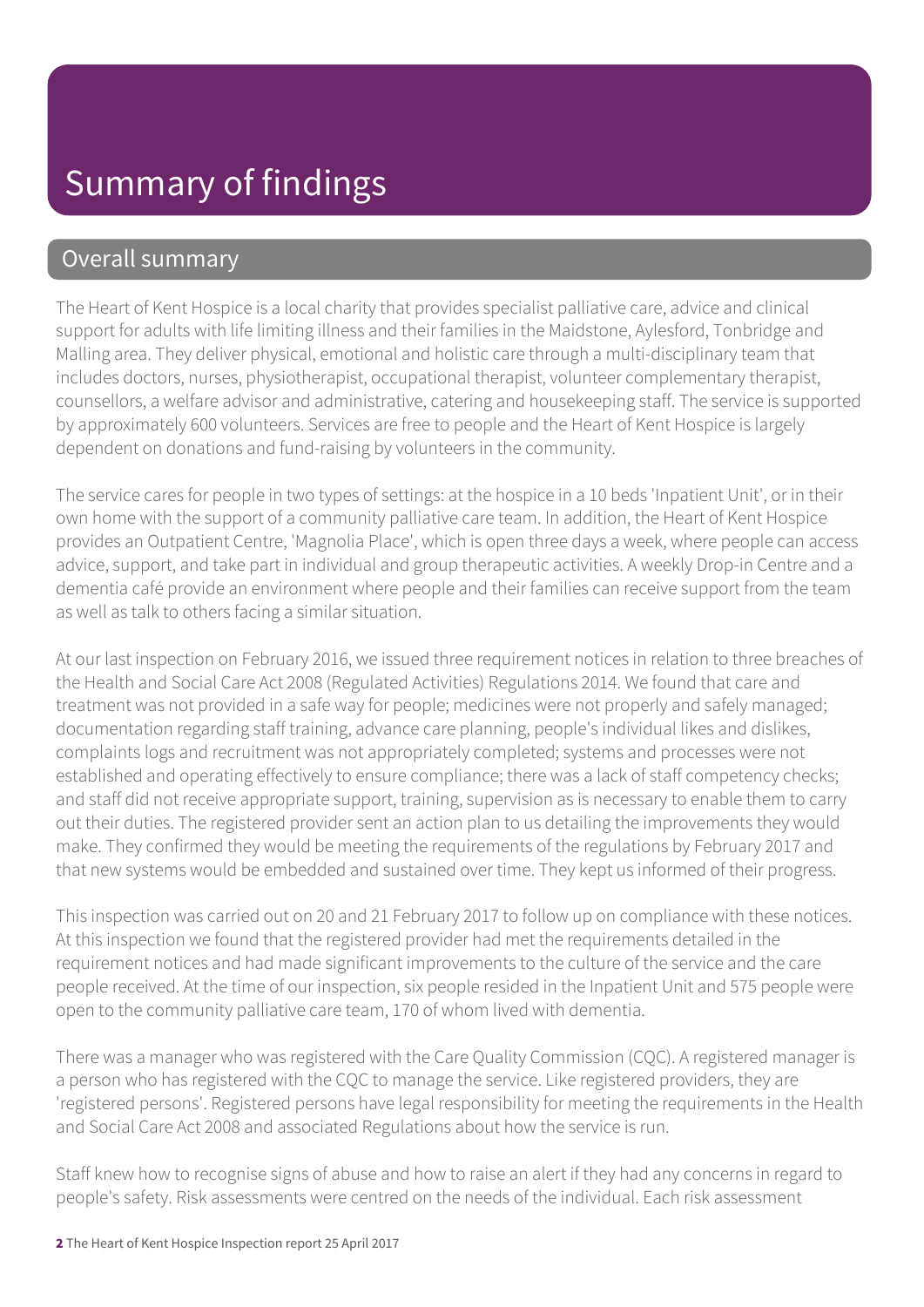included clear measures to reduce identified risks and guidance for staff to follow or make sure people were protected from harm.

There were sufficient staff on duty to meet people's needs across the service. New recruitment systems were embedded in practice and ensured relevant checks and records were appropriately completed.

Improvements had been made in regard to the secure storage of medicine, competency checks for nursing staff and records of administration of medicine. People received medicines that were appropriately stored, documented and administered by competent staff.

People could be confident that staff had been appropriately trained. Essential mandatory training was provided and the monitoring of staff training had been improved. A new system to monitor all staff training had been implemented and embedded in practice. All members of care staff received regular one to one supervision sessions to support them in their role. There were members of staff who took the lead in a speciality, offering guidance to other staff so people could be confident about staff particular expertise.

People were fully involved in the planning and review of their care, treatment and support while in the Inpatient Unit (IPU) and while receiving support in the community. Staff delivered care and support to people according to their individual plans.

The CQC is required by law to monitor the operation of Deprivation of Liberty Safeguards (DoLS) which applies to hospices. Appropriate applications to restrict people's freedom had been submitted and the least restrictive options were considered in accordance with the Mental Capacity Act 2005 requirements.

The staff provided meals that were in sufficient quantity and met people's needs and choices. People praised the food they received and they enjoyed their meal times. Staff knew about and provided for people's dietary preferences, restrictions and reduced appetite.

Staff knew each person well and understood how people may feel when they were unwell or approached the end of their life. They responded to people's individual communication needs and treated them with genuine kindness and respect.

Staff were outstandingly caring. Staff approach was kind, compassionate and pro-active; they were skilled at giving people the information and explanations they needed in a sensitive manner. They often went beyond the scope of their duties to meet people and their families' needs.

Clear information about the service, the facilities, and how to complain was provided to people and visitors. People's privacy was respected and people were assisted in a way that respected their dignity. Staff sought and respected people's consent or refusal before they supported them.

People and relatives told us they were extremely satisfied about the staff approach and about how care and treatment was delivered. They described the way staff responded to their needs in emphatic terms. Dementia care was provided by the service as an innovative response to the increase of dementia in the community.

The service responded to the community's need for information on palliative care, aiming to take the stigma out of hospice care. People's feedback was sought, valued and acted on.

A new robust quality assurance system was implemented and embedded in practice. A range of audits and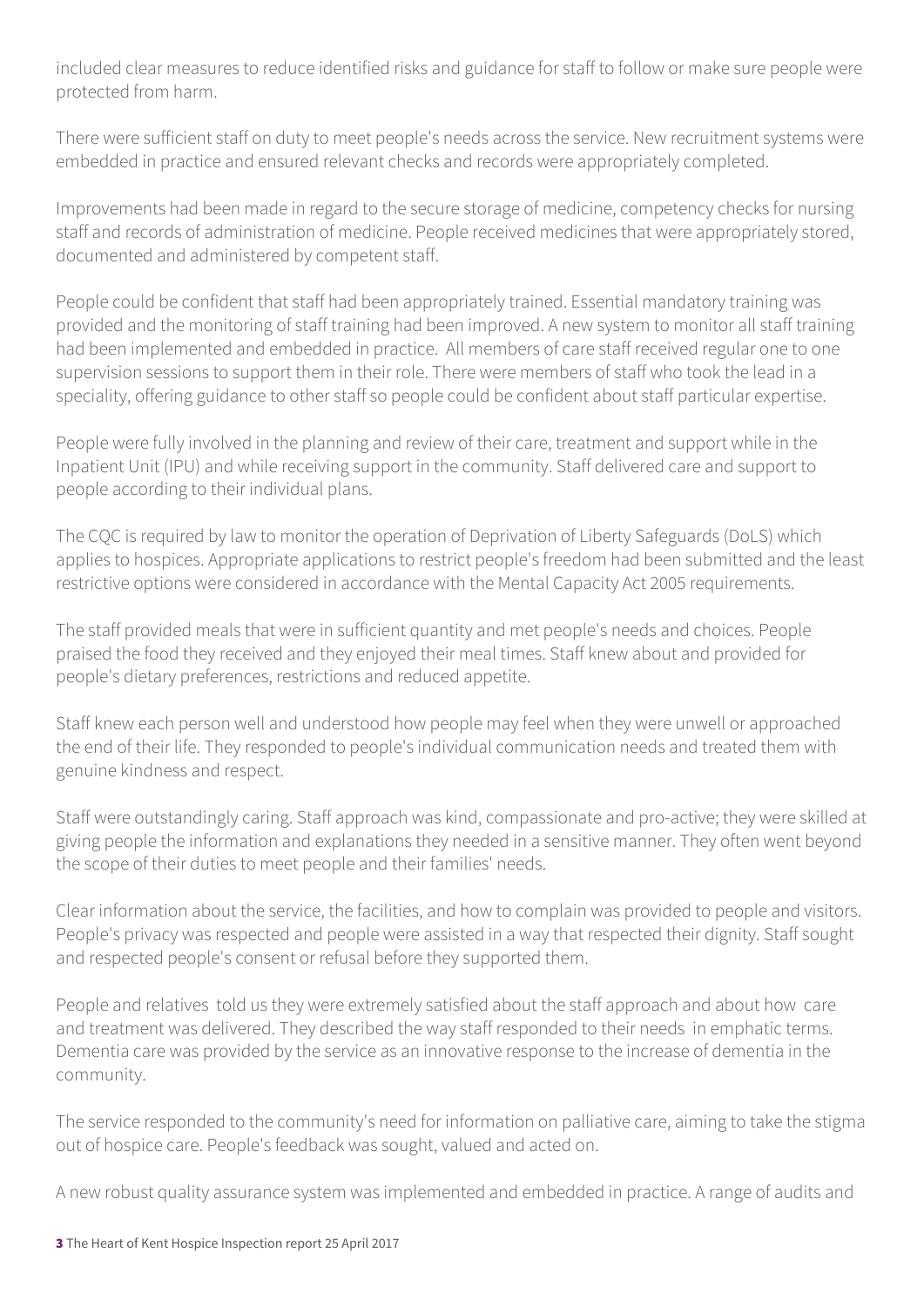checks were carried out throughout the service to identify how the service could improve and action was planned and taken as a result.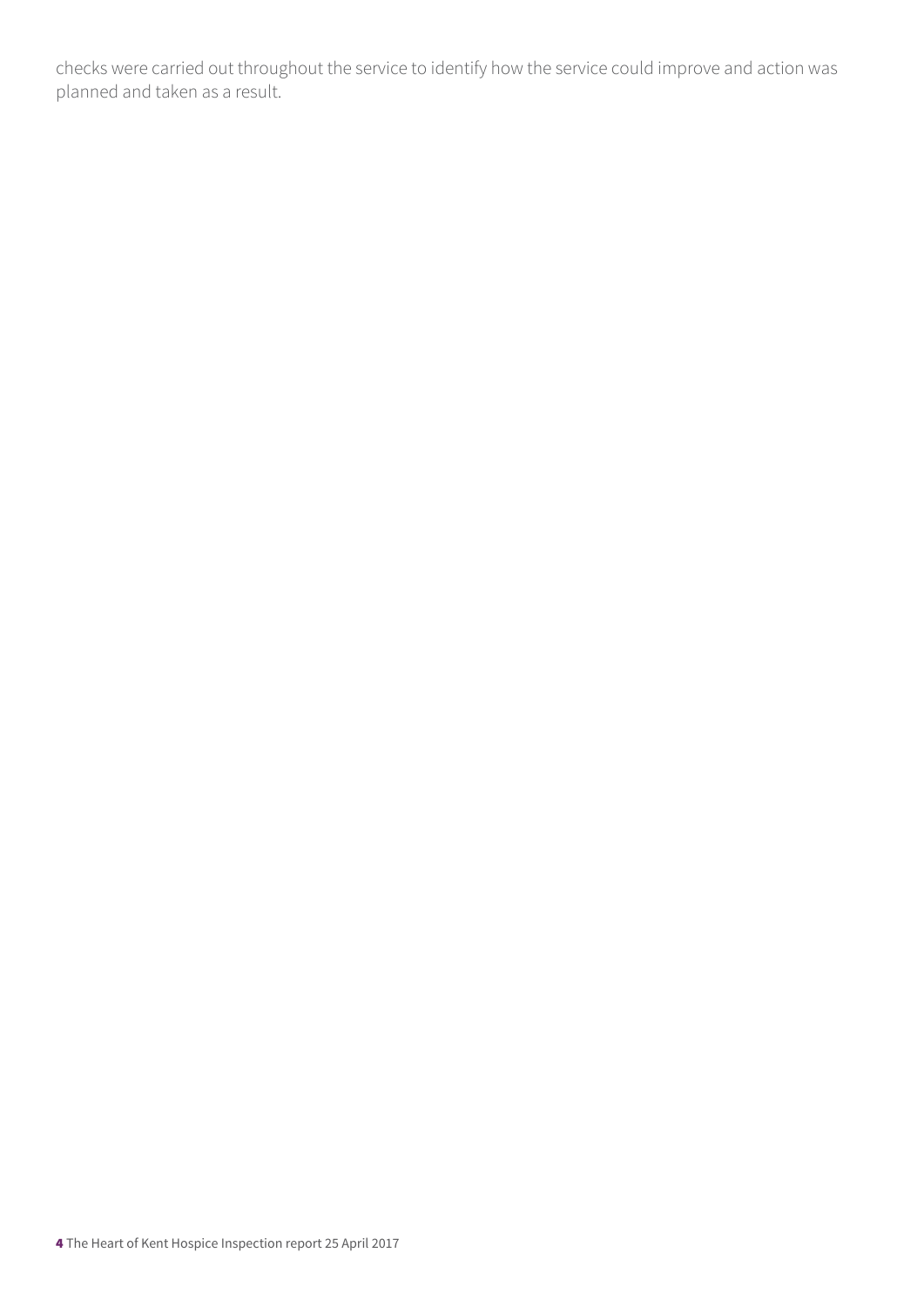#### Practices regarding the storage, administration of medicines and

regarding staff competency checks were in accordance with current legal requirements..

Consistent and robust recruitment procedures were followed in practice.

Staff knew how to recognise signs of abuse and how to raise an alert with the local authority if they had any concerns in regard to people's safety.

Risk assessments were centred on the needs of the individuals and there were sufficient staff on duty to meet people's needs safely.

#### Is the service effective?  $\Box$  Good  $\Box$

The service was effective.

The system for the monitoring of staff training was effective. Essential mandatory training was provided consistently. All staff received one to one supervision to be supported in their role. All care staff were subject to competency checks to ensure they were competent to carry out their role.

Staff had a good knowledge of each person and of how to meet their specific support needs.

The registered manager understood when an application for Deprivation of Liberty Safeguards (DoLS) should be made and how to submit one. Staff were trained in the principles of the Mental Capacity Act (MCA) and the DoLS and were knowledgeable about the requirements of the legislation.

People were supported to be able to eat and drink sufficient amounts to meet their needs and were complimentary about the quality of the food.

### The five questions we ask about services and what we found

We always ask the following five questions of services.

#### Is the service safe? Good

The service was safe.



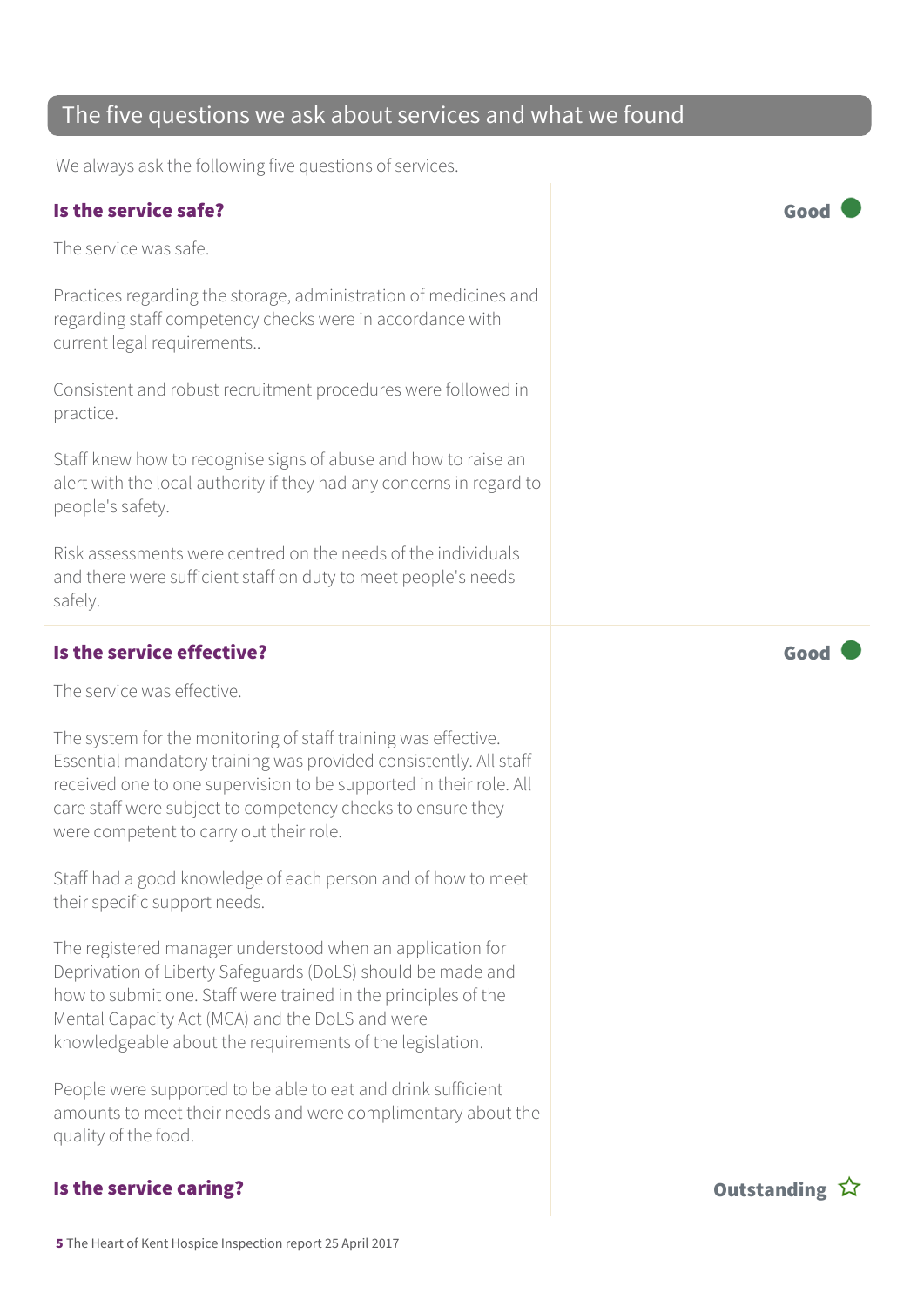The service was outstandingly caring.

People's feedback about the caring approach of the staff was overwhelmingly positive and emphatic terms such as, "exceptional", "remarkable", "amazing" and "outstanding" were used to describe them.

Staff showed kindness and knew how to convey their empathy when people faced challenging situations. They were skilled at giving people the information and explanations they needed in a sensitive manner. People valued their relationship with the staff team who often performed beyond the scope of their duties and pre-empted people's emotional needs.

Staff communicated effectively with people and treated them with utmost kindness, compassion and respect.

People were consulted about and fully involved in their care and treatment. The service provided outstanding end of life care and people were enabled to experience a comfortable, dignified and pain-free death.

#### Is the service responsive? The service responsive?

The service was outstandingly responsive to people's individual needs.

People were routinely invited to take part in 'advance care plans' (ACP) in the community and the hospice, and were supported during the process.

People's needs were assessed before support was provided in the community, in the Outpatient centre and as soon as they came into the Inpatient Unit. Care plans and risk assessments were reviewed and updated when needs changed. The delivery of care was in accordance with people's care plans and was very responsive to people's individual needs.

Specialist dementia care was provided by the service as an innovative response to the increase of dementia in the community.

The service sought feedback from people and their representatives about the overall quality of the service. People's views were listened to, valued and acted on. People and relatives's comments were overwhelmingly positive about how staff responded to their needs.

#### Is the service well-led? The service well-led?

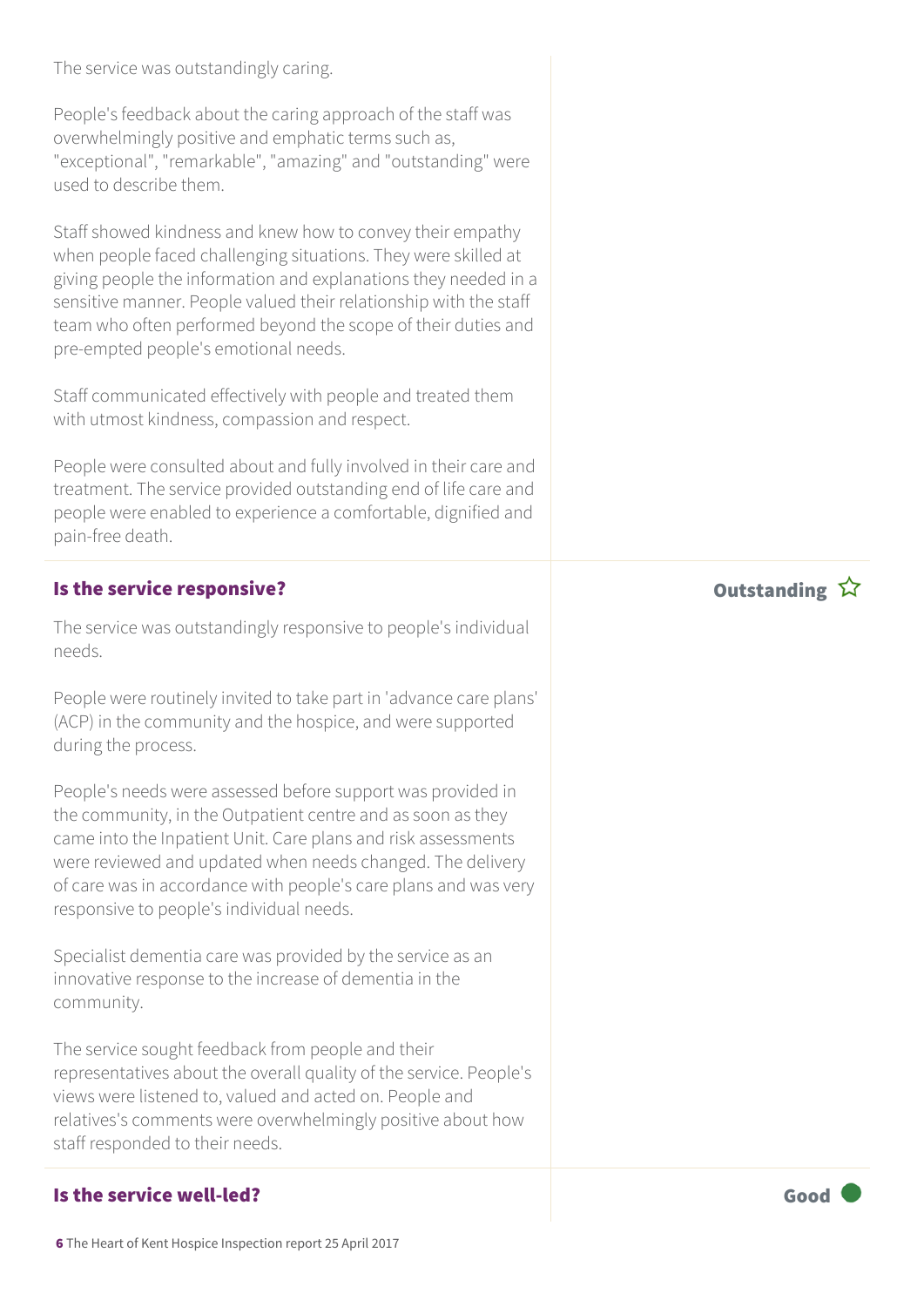The service was well-led.

The service demonstrated considerable improvement. New systems and projects had been implemented and embedded in practice.

The staff told us they had confidence in the current management team and were complimentary about the managers, the registered manager and the CEO's leadership style.

There was a culture that focused on people and people were placed at the heart of the service.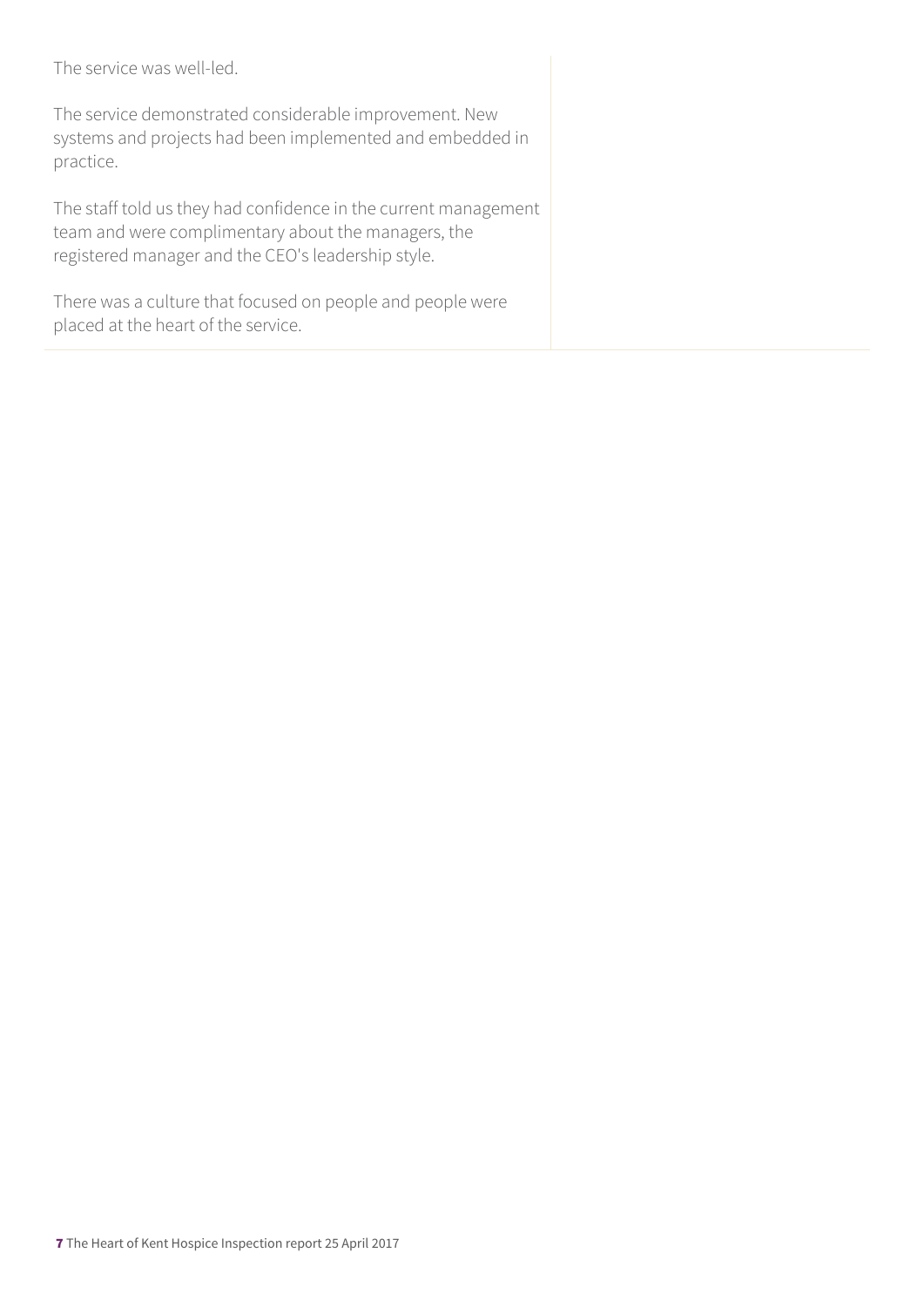

# The Heart of Kent Hospice Detailed findings

### Background to this inspection

We carried out this inspection under Section 60 of the Health and Social Care Act 2008 as part of our regulatory functions. This inspection was carried out to check whether the provider is meeting the legal requirements and regulations associated with the Health and Social Care Act 2008, to look at the overall quality of the service, and to provide a rating for the service under the Care Act 2014.

This inspection was carried out on 20 and 21 February 2017 and was unannounced. The inspection team consisted of three inspectors, one pharmacist inspectors and an expert by experience. The expert by experience who supported this inspection had experience in palliative care.

The registered manager had completed a Provider Information Return (PIR) at the time of our visit. The PIR is a form that asks the provider to give some key information about the service, what the service does well and what improvements they plan to make. Before our inspection we looked at the information provided in the PIR; records that were sent to us by the provider, the registered manager and the local authority to inform us of significant changes and events; the provider's action plan; and our previous inspection reports.

We made a tour of the premises and equipment. We looked at ten sets of records that related to people's care and examined people's medicines charts. This included people's assessments of needs and care plans and observations to check that their care and treatment was delivered consistently with these records. We consulted documentation that related to staff recruitment, training and management, maintenance and safety of the premises, and records relevant to the storage, ordering and administration of medicines. We looked at checks that were carried out concerning the monitoring of the safety and quality of the service. We observed a multi-disciplinary meeting and the administration of medicines. We sampled the services' policies and procedures.

We spoke with the chief executive officer (CEO), the registered manager, the head of the Inpatient Unit (IPU), the palliative care consultant, the human resource manager, the head of the Outpatient Centre, the head of Community Outreach Team, the family support manager, and the head of retail. We spoke with a dementia nurse specialist, three nurses, three healthcare assistants (HCAs), the maintenance manager, the chef, and a member of the housekeeping team.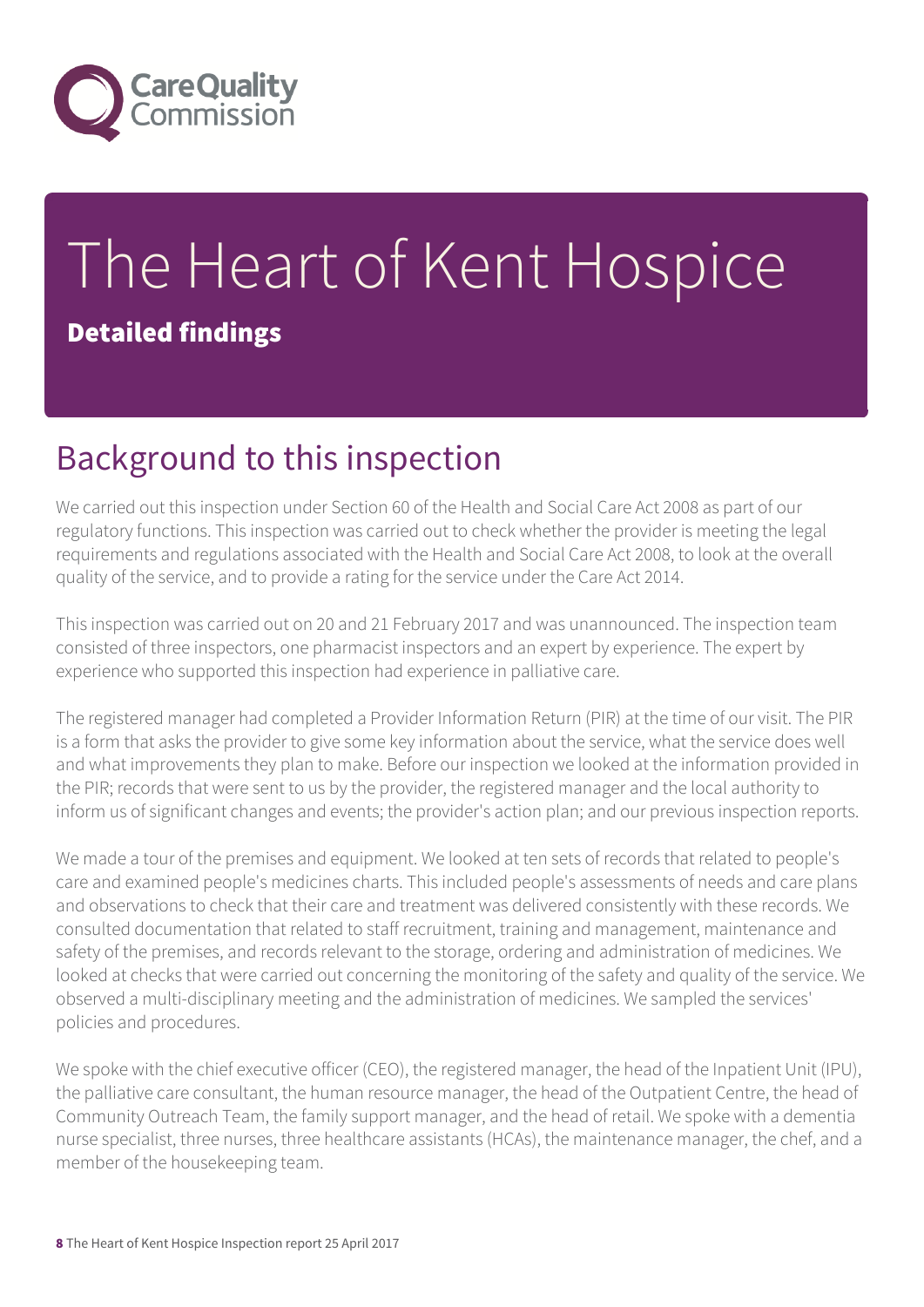We consulted three people who stayed in the IPU, four of their relatives, two visitors including a member of the 'patient and carer engagement group' and five volunteers. We also spoke with three people who attended Outpatient Centre, and three people who received support in their own home from the community team. We contacted two GPs who referred people to the service, three external specialist nurses, and a lead specialist who visited the service regularly to help staff manage acute and chronic conditions associated with Cancer. We obtained their feedback.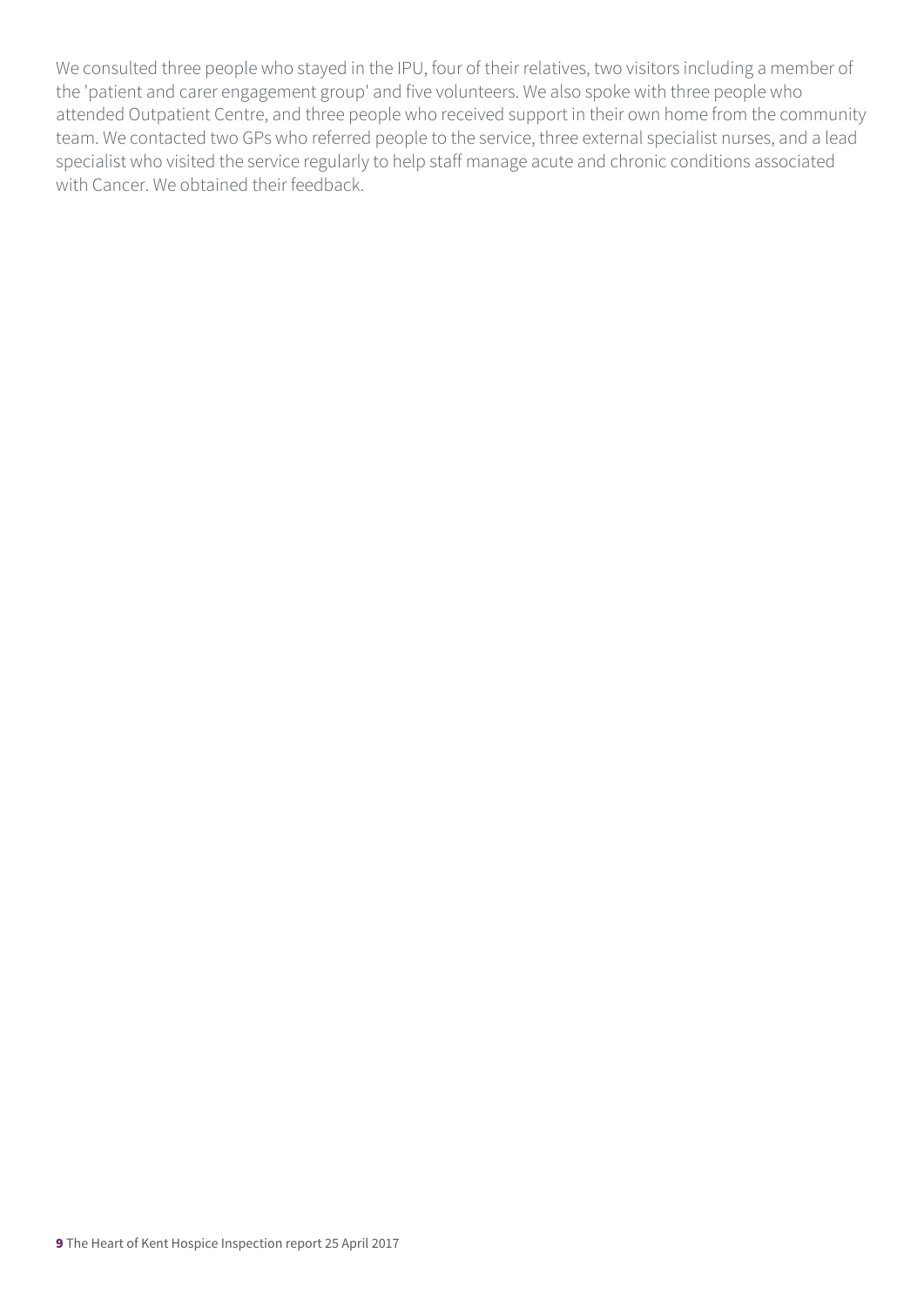### Our findings

People told us they felt safe living in the service. They said, "It feels very safe here; I always have two people to hoist me in and out of bed and into the chair. The staff always tell me what they are doing", "I have seen the staff wipe the floor when there was a drop of water on it to ensure no one slips" and, "I feel totally safe here, I don't want to leave, I want to stay here". Relatives and visitors' comments included, "This place is 100% safe, no issues at all" and, "All the procedures are very safe, we have a huge amount of trust in the staff care, when [relative] needs moving there are always two staff; very gentle", A relative told us how they had been staying overnight and had observed that "The person 'next door' had been getting out of bed at night; the staff have now placed a sensor mat on the floor so that they are immediately aware; they are constantly thinking of things to make sure people are safe."

At our last inspection in February 2016, we had found that only clinical and medical staff had received training in the safeguarding of adults and children. There were plans to provide this training for all staff in all departments of the service from April 2016. At this inspection, we found that improvements had been implemented.

There was a comprehensive safeguarding policy in place which included relevant guidance from the local authority multi-agency policy and protocol. Safeguarding training was mandatory for all staff and volunteers within the hospice and checks were maintained concerning the level of compliance for different staff groups. The safeguarding policy reflected relevant legislation. Staff we spoke with were knowledgeable concerning how to identify abuse and potential abuse and they were clear about the need to take steps to report any concerns they may have. Staff were also aware of the whistle blowing procedures that were in place in case it was necessary to raise concerns about professional practice. Staff we spoke with were confident that concerns would be raised if they were noted. One staff member told us "We're all very aware of the need to report abuse. Any of us would say something if they had any concerns."

At our last inspection in February 2016, we found that new recruitment systems were not yet embedded and that documentation in personnel files was not appropriately completed. At this inspection, we saw that improvements had been carried out.

A system was in place to ensure that when staff were employed, all relevant checks were completed prior to them commencing work at the hospice. Staff had provided evidence that were eligible to work in the UK and a full employment history was provided as part of the application process. Staff completed Disclosure and Barring Service (DBS) checks before they started work at the hospice. These checks indicated whether staff had any criminal history. Checks were made concerning the current registration status of clinical staff. For example, systems were in place to ensure that nurses employed by the hospice were registered with the Nursing and Midwifery Council (NMC). Staff had completed questionnaires about their medical history that showed that they were fit to work and able to fulfil their roles.

There was a detailed disciplinary process in place that clearly outlined the steps that would need to be taken if it was necessary to address staff performance issues. Appropriate steps had been taken by the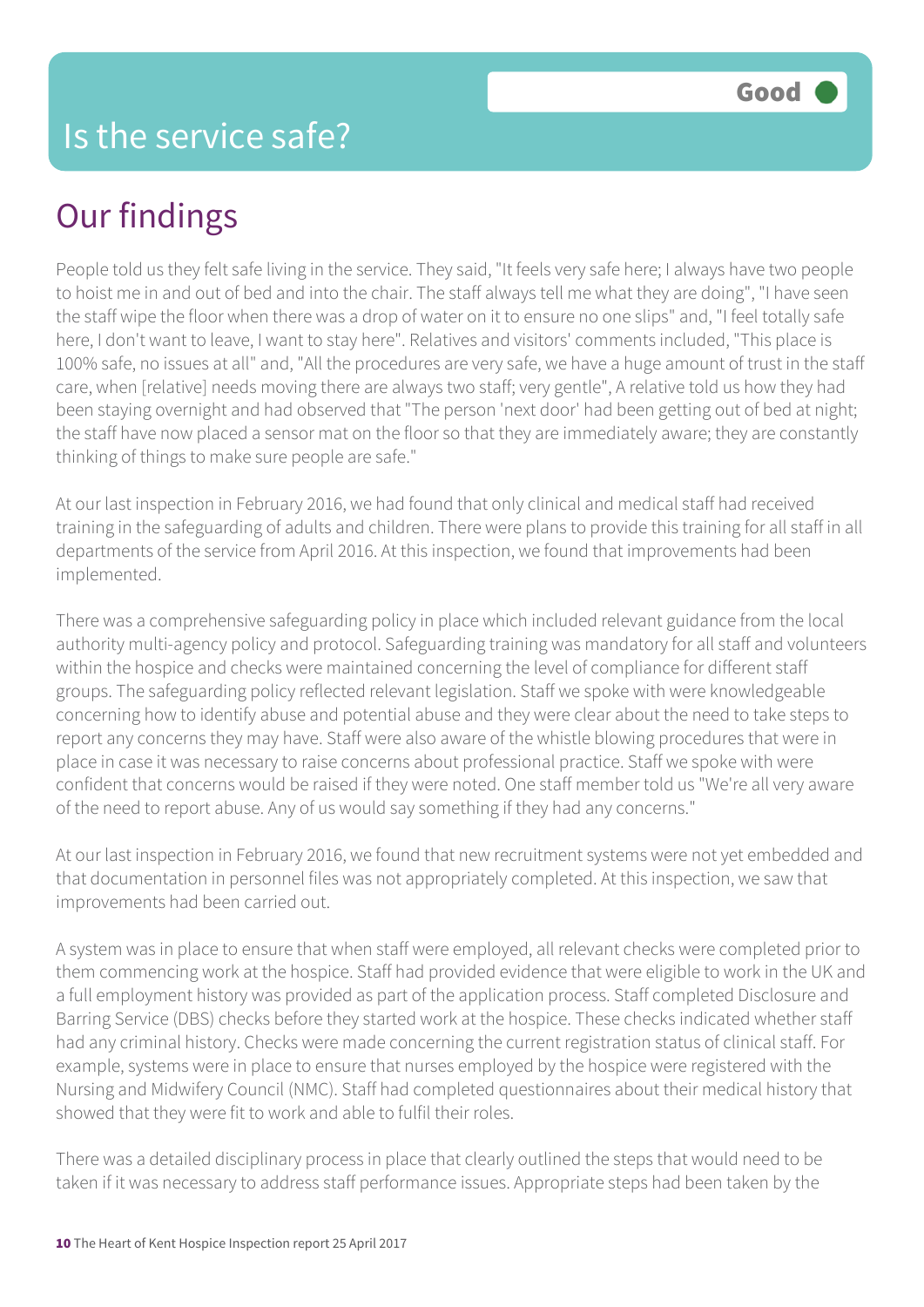provider to keep people safe and ensure good standards of practice were maintained. This ensured people and their relatives could be confident that staff were of good character and fit to carry out their duties.

There were sufficient numbers of staff deployed to ensure that people's needs were met. People and relatives told us that there were enough staff around to meet their or their relatives' needs "day and night." Comments included, "I have never been in a situation where I could not find someone to help", "Staff are consistently present up and down the corridors, [relative] has always had someone to help" and, "Response to the buzzer is very fast, even at 5am in the morning." The hospice employed a number of bank staff who would support should additional staff be required to cover short-term sickness or holidays. Within the IPU, three qualified nurses were on duty during the day with two or three healthcare assistants (HCAs) on shift depending on the needs of the people being cared for within the unit. Overnight, two qualified nurses were deployed with one or two HCAs. Staff confirmed that they were able to request additional staffing if a need was identified. A staff member told us, "We've got the resources, we've got the staffing levels and we will pull together when we need to support each other".

The community team employed a total of eleven care staff and supported over 500 people in the community. This included seven general palliative care clinical nurse specialists, two dementia nurses and one clinical nurse specialist who was jointly employed with the local NHS Trust and worked within their Accident and Emergency (A & E) department, to support people who presented to the A & E with end of life or palliative care needs. In the IPU, the manager oversaw eleven nurses and ten bank registered nurses. A palliative care consultant and two speciality doctors provided medical guidance and treatment; a new post had been created for a practice development nurse, who would work with students, inductees, and 'return to practice' nurses.

At our last inspection in February 2016, we found that there was no system to track and monitor how repairs were carried out within the hospice. At this inspection, we saw that improvements had been carried out.

A new monitoring system for repairs and maintenance had been implemented and was embedded in practice. Repairs were logged and information was appropriately recorded showing how and when issues had been resolved. Staff told us that they were always able to get repairs completed in a timely manner if there were concerns about the premises or equipment. One member of the housekeeping team told us that they had reported a concern about equipment on the morning of our inspection. The issue has been dealt with straight away by a member of the maintenance team. Contracts were in place for the regular servicing of equipment such as hoists and lifts.

Individual risk assessments were carried out for people in the community and in the IPU to identify how risks could be minimised. They included clear control measures for staff to follow in practice. Staff were aware of the risks that related to each person. For example, two people who were at risk of falls were provided with bed rails and a specialised floor mat to alert staff when they got out of bed in the night and may need assistance. Another person whose skin was at risk was provided with a pressure relieving mattress; staff implemented a skin damage prevention management plan. A person whose bones were fragile had specific instructions in their care plan for staff to follow when supporting them to move or change their body position. Staff ensured that people had their call bells within easy reach so that staff could respond when they needed help.

There was an effective system in place for reporting, monitoring and analysing accidents and incidents. This ensured that where preventative measures were identified, these were implemented. A new reporting system had been introduced to improve the way staff reported and logged accidents and incidents. The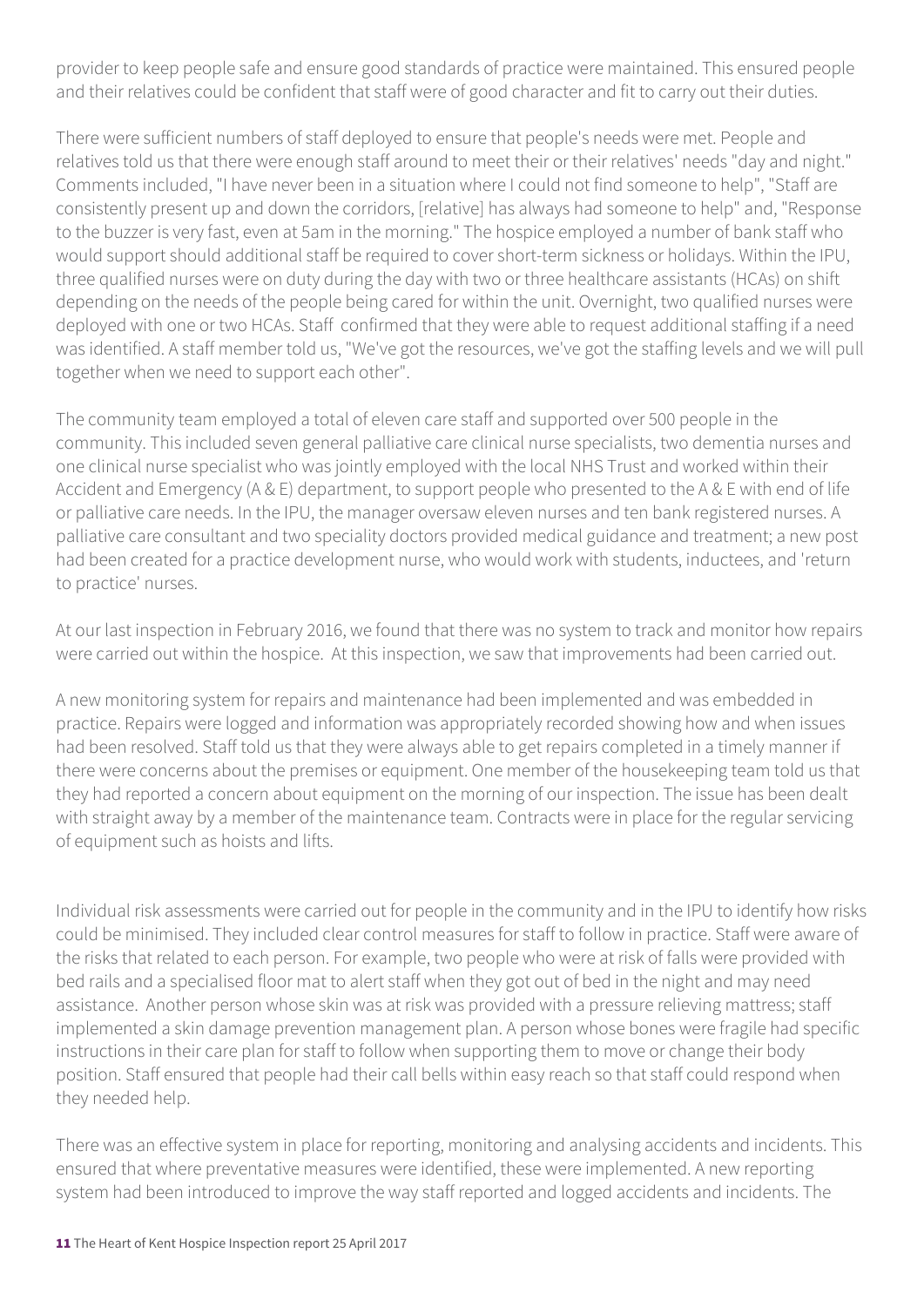registered manager maintained an overview of these logs and analysed the data to ensure that trends and concerns were identified. For example, they had completed an analysis concerning the reporting of pressure ulcers to look at trends and identify how reporting practices may influence the data. The manager had introduced bench-marking against other hospices in order to gain a better understanding of where potential improvements were needed. There had been an 82% reduction in errors related to medicines which indicated medicines administration was safely monitored.

Environmental risks had been given due consideration and steps were outlined concerning how they would be managed. There was a detailed business continuity plan in place that provided comprehensive guidance concerning how the hospice would operate if there was damage to the premises. This plan also outlined how the potential loss of utilities such as power would be managed and how the hospice would operate in case of the loss of IT systems.

There was a comprehensive fire risk assessment in place and actions had been completed following a recent review of arrangements. For example, improvements had been made to the signage in some parts of the premises. Patients had individual personal emergency evacuation plans and there were detailed evacuation plans for the building. Designated fire marshals had specific duties during fire drills and in case of an emergency. For example, fire marshals were responsible for reporting any difficulties encountered during a fire drill. The premises were secure and visitors signed in on entry to ensure that only people who were authorised to be within the hospice were allowed into the building.

Peoples' own medicines were kept securely in lockers in their own rooms. Appropriate arrangements were in place for ensuring medicines were not used past their expiry date. There were detailed, clear records of medicines which had been ordered and received by the hospice. Emergency medicines and oxygen cylinders were available, in date and stored appropriately. Waste medicines were stored securely and disposed of appropriately.

Controlled drugs (CDs - medicines which are at higher risk of misuse and therefore need closer monitoring) were kept in locked cabinets. Staff conducted balance checks of controlled drugs and ordering processes and records were appropriate. High strength preparations of CDs were kept separately from other strengths to help prevent incorrect selection. Disposal of expired medicines and patients' own CDs was undertaken appropriately. The registered manager had implemented a new procedure to ensure CDs were destroyed on the premises in line with current legislation.

Blank prescription forms (FP10s) were stored securely although there were no processes in place to allow their use to be tracked in the hospice. This is important in preventing misuse of prescriptions. We discussed this with the registered manager who remedied this on the day, and who implemented a tracking system. Prescribing was undertaken by in-house doctors along with an in house consultant. A range of medicines were prescribed for people on admission to the hospice to ensure they always had access to appropriate medicines whenever they needed. Prescribed medicines were also screened by a pharmacist twice a week. On two occasions, we saw trained nurses safely prepare a syringe driver for a patient (a portable pump which allows medicine to be administered by slow release over a period of 24 hours). Staff also had good access to up to date resources which they may need for medicines administration, including guidance on the use of syringe drivers. Staff were assessed to ensure they were competent in the use of syringe drivers.

Staff were able to clearly explain information patients are given about unlicensed medicines or medicines which are used off-label (licensed medicines which are used outside their normal terms). The provider had effective processes in place to enable patients to take out medicines when on day leave and provided oral syringes for liquid medicines. A full audit on medicines management had been undertaken in January 2016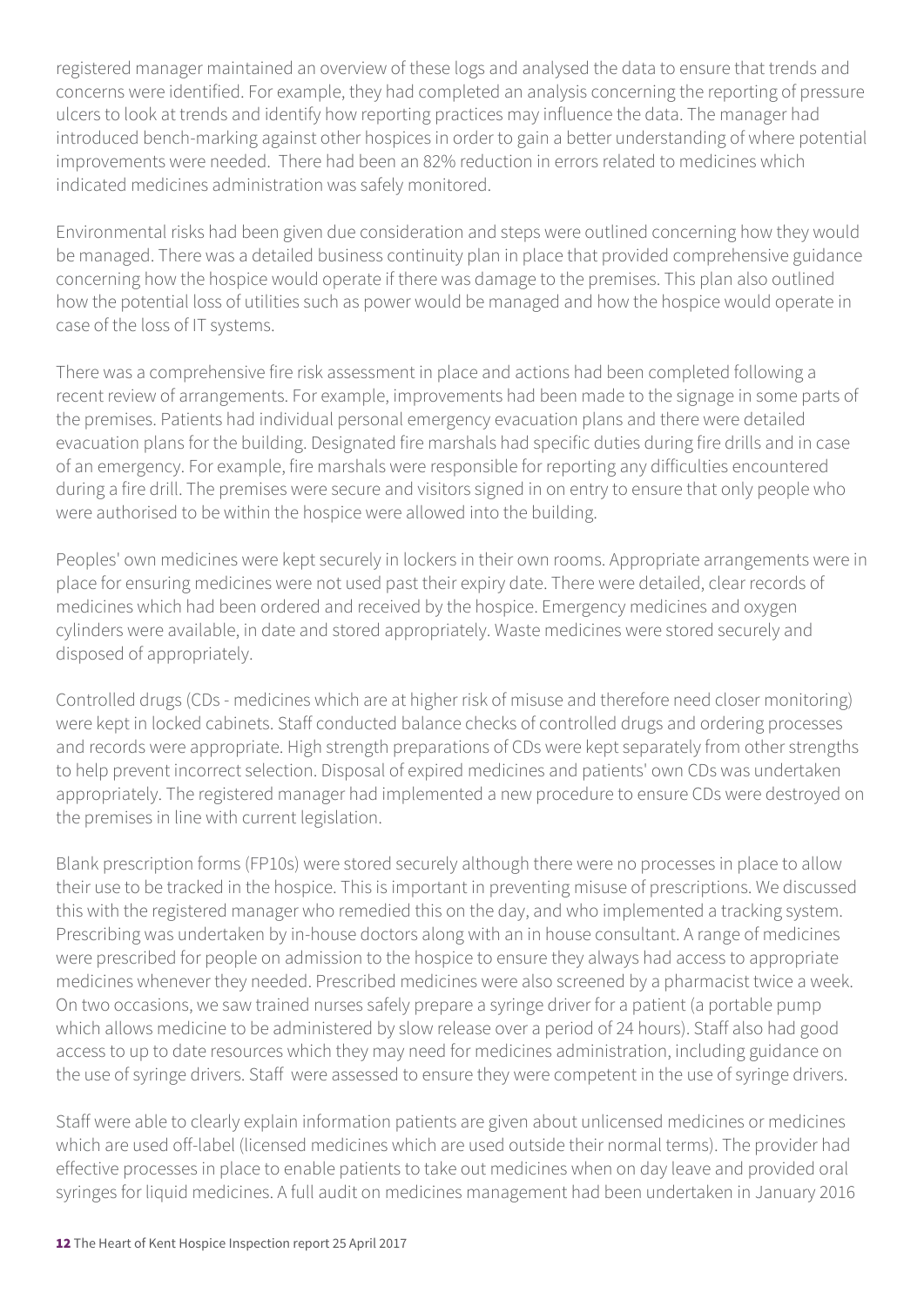and we were able to view an action plan made to address issues which had been highlighted by the audit. Alerts issued by the Medicines & Healthcare products Regulatory Agency (MHRA) were acted on.

A detailed infection control policy was in place and an infection control lead took responsibility for ensuring that staff received the training and support they needed to maintain good standards in relation to infection control procedures. Audits were regularly carried out and they were used to identify good practice as well as any areas that were in need of improvement. These were specialist audits that had been developed by Hospice UK specifically to assess risks within a hospice environment. They included checks on facilities as well as staff practice. For example, checks were undertaken concerning hand washing practices.

High standards of cleanliness were maintained throughout the premises and it was evident that the housekeeping team took pride in their work. One member of the housekeeping team told us 'We're not just cleaners, we're valued, we're part of the team'. Staff had completed infection control training and they knew who the infection control lead was in case they needed further guidance. There was a plentiful supply of personal protective equipment available within the premises and staff were observed using this equipment appropriately throughout the inspection.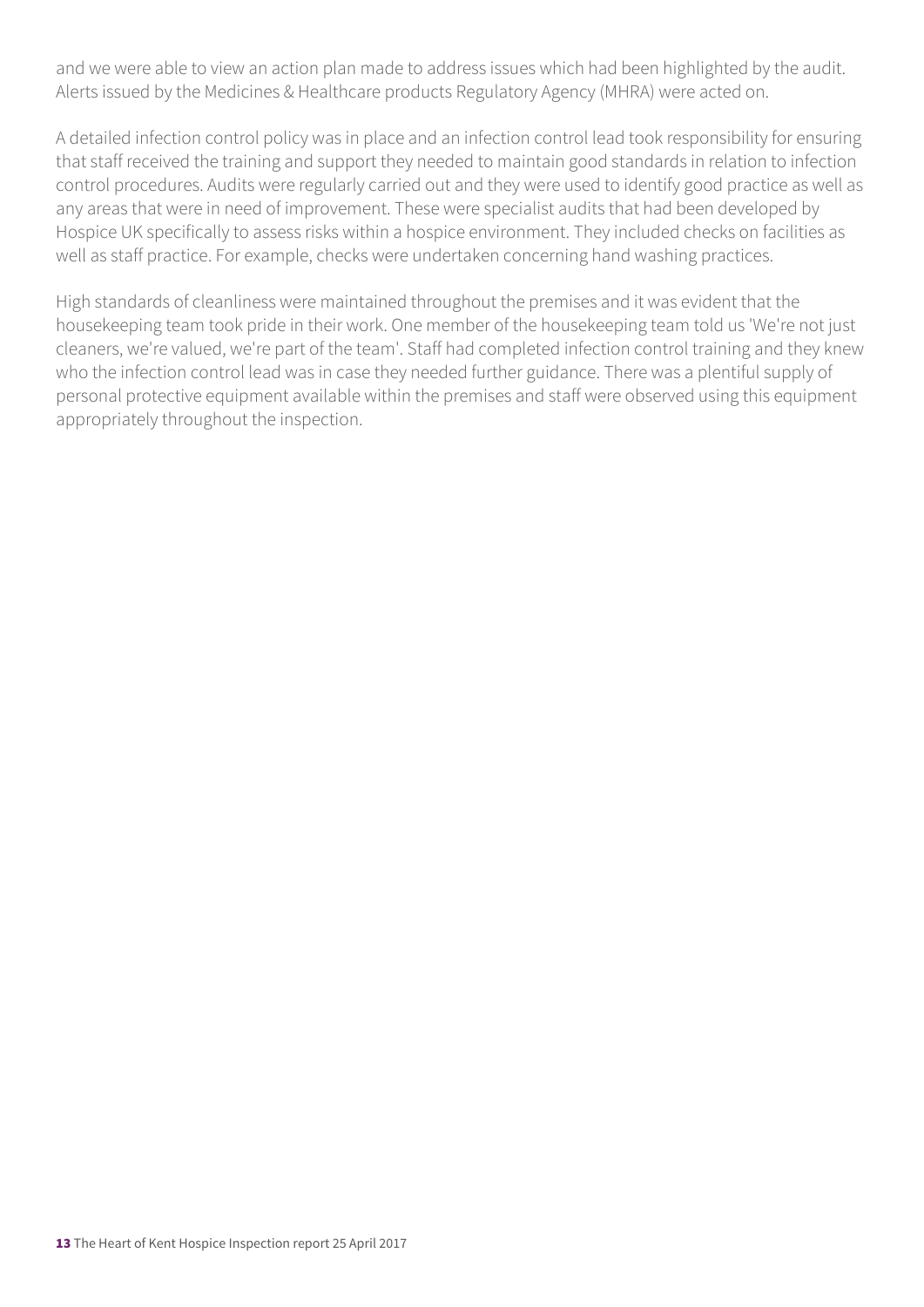## Our findings

People told us the staff gave them the care they needed. Two people who stayed in the In-Patient Unit said, "This is my third stay, I am very satisfied. If I am in pain I discuss it with the nurse and they get the doctor to come and see me; they must be well-trained to be as good as they are", "Best thing has been the continuity of care with the same nurse so I don't have to keep retelling my story" and, "The staff are well trained, so professional in what they do; they always answer my questions and are able to confidently explain what treatment I am on and the possible side effects." A relative told us, "The staff are very thorough and seem very well trained in everything, not just dealing with the patient but also keeping the family informed." An external clinical specialist in terminal illness told us, "The initial administrative triage is excellent at the Hospice and offers reassurance that electronic communications will be forwarded to the correct person. Regular updates on complex care provision or changes in patient well -being offer a quality service and reassure the patient that their health care team are "singing from the same song sheet" so to speak, delivering continuity of care."

At our last inspection in February 2016, we found checks of staff competency during induction were not appropriately carried out, including checks for staff who administered medicine to people; a system of regular supervision across the service had not been implemented. At this inspection, we found that improvements had been implemented and that new relevant monitoring systems had been embedded in practice.

Staff completed a detailed and comprehensive induction process when they began working at the hospice. This included orientation and relevant information they needed to be effective in their roles. Staff were signposted to key policies that they needed to be aware of such as whistle blowing and confidentiality. Volunteers also received induction training and orientation when they started at the hospice. One volunteer we spoke with told us they had been given opportunities for shadowing and they were well supported by colleagues. They told us, "'We get a lot of support from the ward and from the community nurses. All the staff have a lot of passion for what they do and they share this with us."

Staff at all levels of seniority had received regular supervisions and appraisals. Staff we spoke with confirmed that they received support and guidance they needed. The heads of department were being supervised and appraised by the registered manager to ensure they were appropriately supported. Staff were given opportunities to pursue additional qualifications that were relevant to their role. For example, three HCAs had been encouraged to undertake qualifications that would develop their knowledge and understanding of leadership. The registered manager had plans to introduce an associate nurse position in the future that would allow HCAs to develop their skills and take on additional clinical tasks.

There was a range of training courses that the hospice had identified as mandatory for staff to complete. This included end of life care, infection control, equality and diversity, safeguarding, moving and handling and data protection. Effective systems were in place to ensure that training was monitored and any priorities for training were identified. An on-going programme of training was scheduled and staff were positive about the opportunities they received to complete the training they needed to be effective in their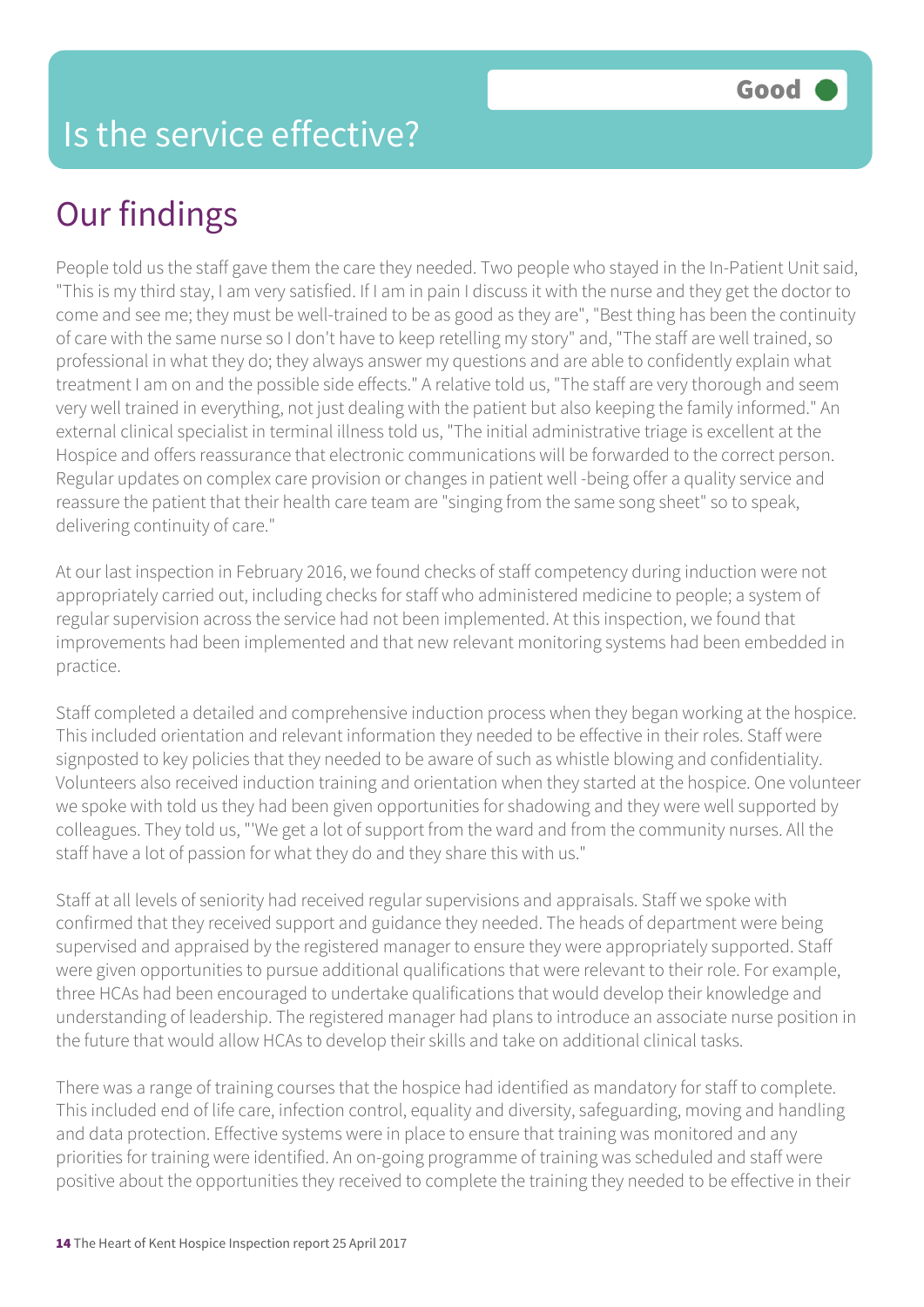roles. One staff member told us 'We get excellent support from the management team and this allows us to move up'. They told us 'It's not just about the financial help to undertake further training, they advocate for us and they know my skill base and how I need to develop'. Clinical staff received appropriate training in accordance with their role. For example, nurses had completed specialist training on the use of syringe drivers.

A range of checks had been carried out concerning staff competence to carry out important functions within their roles. This included a personal, interpersonal and clinical competency review. Staff were assessed in relation to a range of skills, attitudes and competencies such as their ability to embrace change, their passion for results and their communication skills. Staff were asked to complete self-evaluation and meet with their supervisor to agree on any further action that was required to support their development. Staff competency was also assessed in relation to their understanding of Do Not Attempt Cardiopulmonary Resuscitation (DNACPR) directives and how they should completed appropriately. For example, staff were assessed concerning their understanding of national and local guidelines and policies in relation to DNACPR directives.

The hospice had worked to develop the role of volunteers and they were given additional training and guidance to allow them to provide more practical support for people accessing the IPU, such as in moving and handling techniques. Volunteers had been given uniforms and were identifiable as part of the team. The nurse educator for the hospice had been involved in developing training for volunteers. They had identified that besides practical skills, volunteers needed to develop their understanding of end of life care. They told us 'We need to develop them into that role and make sure they are equipped with the philosophy of end of life care'.

There was an emphasis within the hospice on learning and development for staff at all levels. Staff participated in a journal club and this was used to ensure that they were given opportunities to develop their knowledge and understanding. Staff were enthusiastic about the journal club as it gave them opportunities to request input and learn more about pertinent topics they had identified during their day to day practice. For example, staff could ask the consultants who worked at the hospice to present on specific topics if they wished to have further input and develop their understanding. Recent topics included nutrition and hydration for end of life care, managing opiates and leadership in palliative care. The hospice had introduced Schwartz Rounds for staff (forums where all staff come together regularly to discuss the emotional and social aspects of their work). The service was considerate about staff wellbeing. 'Staff Wellbeing Days' had been held in June 2016, with NHS health checks and a weight loss programme with weekly classes offered to staff. A 'Rest and Restore' programme had been introduced with activities such as mindfulness (ways to manage stress).

There was a system of frequent and scheduled staff handovers throughout the day to ensure continuity of care between staff shifts. There were daily 'Referrals meeting' and weekly multi-disciplinary meetings to review each person's care and treatment to ensure it remained appropriate and discuss how to support people in the community who might be admitted to the hospice. We observed a multi-disciplinary meeting. A comprehensive team attended including the registered manager, the IPU manager, the chaplain, the palliative care consultant, a doctor, clinical nurse specialist, nurses, occupational therapist and healthcare assistants. A range of options to present people, such as referrals to external healthcare services was discussed with the team's active participation. A person was being referred to a psychiatrist. The doctor was updating people's care plans on a laptop during the meeting. This system ensured staff responded effectively when people's health needs changed and that effective continuity of care was assured.

There were members of staff who took the lead in a speciality such as dementia, mental capacity and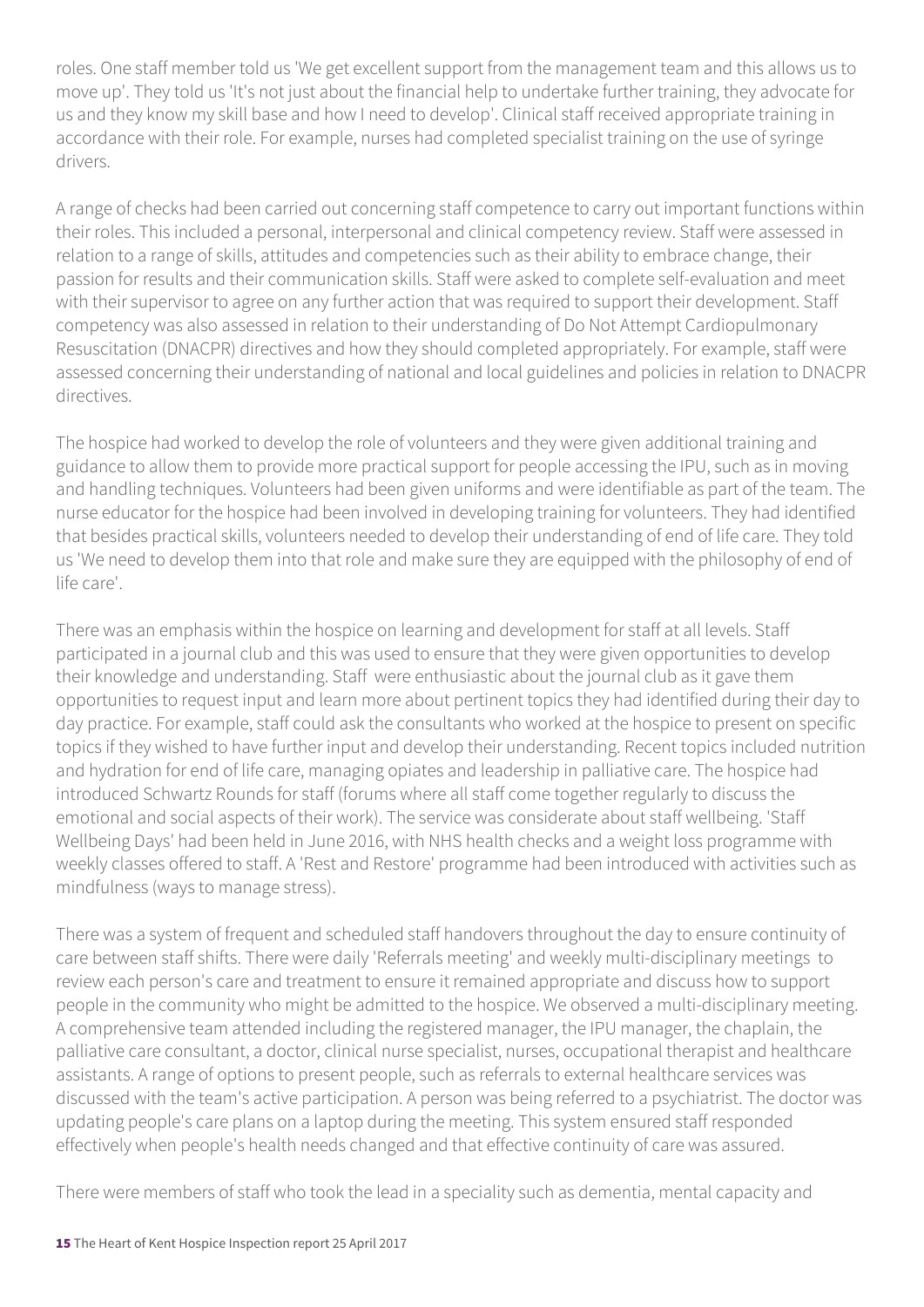safeguarding, equality and diversity, and dignity. These members of staff could offer specialist guidance to other staff. This meant that people could be confident that staff had access to expertise that could enhance their knowledge and delivery of care. The registered manager was a Caldicott guardian (a senior person responsible for protecting the confidentiality of people's information and enabling appropriate informationsharing).

The Mental Capacity Act 2005 (MCA) provides a legal framework for making particular decisions on behalf of people who may lack the mental capacity to do so for themselves. The Act requires that as far as possible people make their own decisions and are helped to do so when needed. When they lack mental capacity to take particular decisions, any made on their behalf must be in their best interests and as least restrictive as possible. People can only be deprived of their liberty to receive care and treatment when this is in their best interests and legally authorised under the MCA. The application procedures for this in care homes, hospitals and hospices are called the Deprivation of Liberty Safeguards (DoLS). We checked whether the service was working within the principles of the MCA, and whether any conditions on authorisations to deprive a person of their liberty were being met.

Staff had completed training on the Mental Capacity Act (2005) including the Deprivation of Liberty Safeguards. Staff we spoke with were aware of the need to assess people's capacity in relation to decisions and involve families and also other professionals when necessary to help make decisions in the person's best interests. For example, staff were aware that people they cared for may not always have the capacity to express their wishes. A staff member told us 'We work with the families and we take our lead from them but we use our professional judgement as well'. Another staff member told us that staff were always noticing and assessing changes in capacity. There had been one occasion recently when it had been necessary for the hospice to complete an application to deprive a person of their liberty. Staff of all levels of seniority we spoke with were aware that this application had been made and they understood the rationale concerning why it had been made. Assessments of people's mental capacity, relevant meetings and their outcome were appropriately documented.

People told us they were very satisfied with the quality of the food. Their comments included, "The food is hotel quality; all freshly cooked on the premises; I can choose what I want if I don't like what is on the menu and they will go and get it for me" and, "The food is lovely and piping hot; they'll chop the meat for me if I ask; today my knife is just falling through this meat." Each person in the IPU had a copy of the menu and staff helped them make their choice when needed. People could choose any alternatives. The chef told us, "We will always accommodate any wish." At tea time there were choices of cooked snacks as well as sandwiches along with soft food alternatives. Visiting out-patients and their carers were able to choose from the displayed salad bar and menu. People in the IPU, in the Outpatient Centre and in the Café were served their preferred options. Staff in the IPU took time to explain what each dish was and offered assistance when needed. They made sure that people were sitting comfortably and able to reach their meal. Hot and cold refreshments were offered throughout the day.

The chef was aware of the need to cater for changing needs and preferences. They confirmed that records were maintained concerning people's likes and dislikes as well as important information about dietary needs such as allergies, and whether people required soft diet. A relative told us how their loved one was having difficulty swallowing their food. Each individual part of the dish was pureed separately to prevent them from choking and staff consistently checked that their milk shakes were of the correct consistency. The chef told us "We don't assume that because someone doesn't want to eat one day they will not want to eat the next, we will always offer; we will investigate if meals aren't eaten and see if we can offer something different or something special." Special occasions such as birthdays and anniversaries were marked with a cake made by the catering team. They had also provided catering for special events held at the hospice such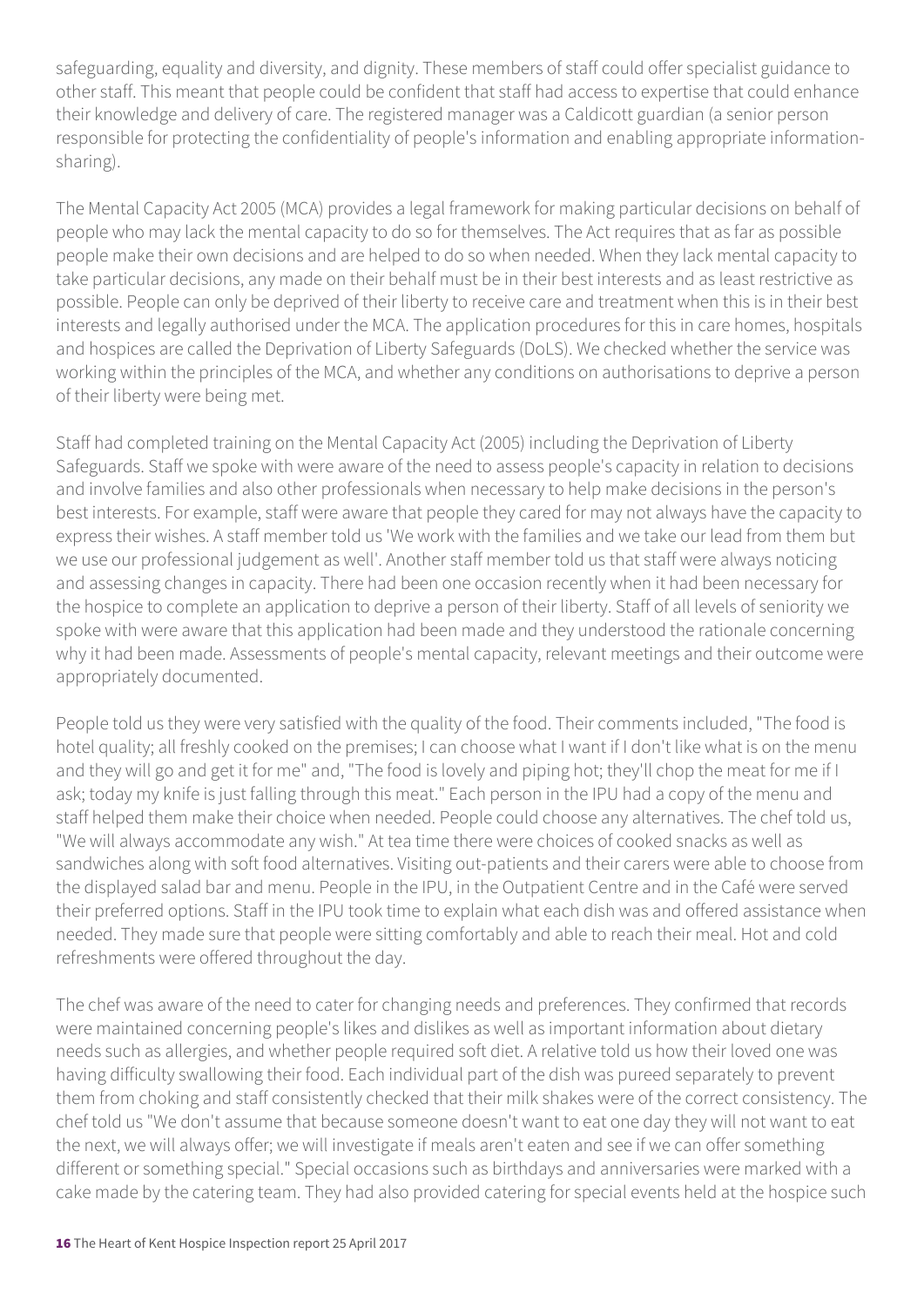as weddings and christenings.

The premises included a number of comfortable private spaces where people and their friends and families could spend time. For example, there were counselling rooms available and these included spaces for children where games, toys and art supplies were provided. There was a chapel where people could reflect or pray and this space was also used for ceremonies. The gardens were well maintained by volunteers and it was evident that considerable effort had been taken to ensure that the garden was attractive and welcoming. A conservatory opened onto the garden.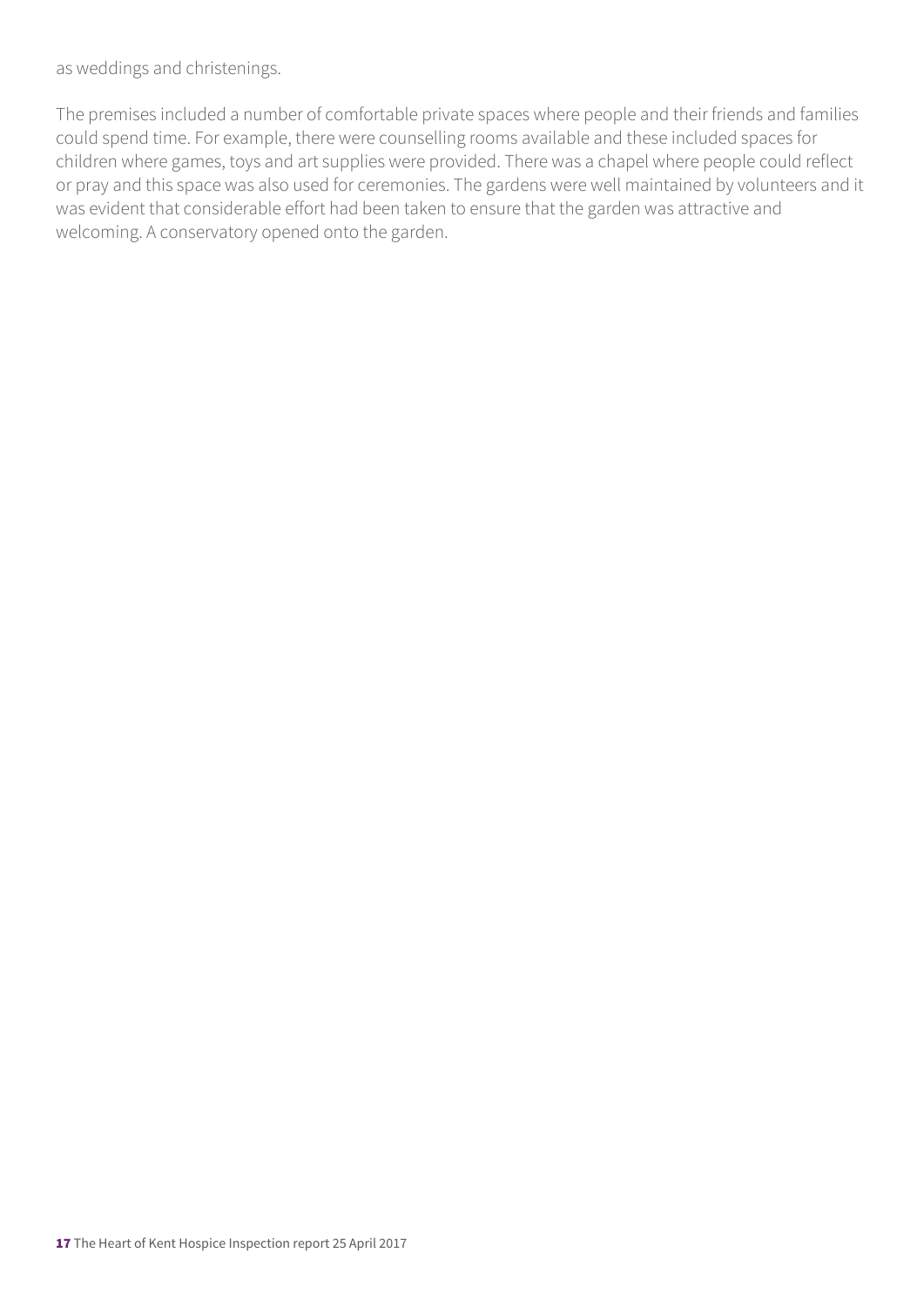## Our findings

The service continued to be outstandingly caring. All the people we spoke with, their relatives, visitors and healthcare professionals told us how they positively appreciated the service that was provided and the manner in which it was delivered. All their comments were overwhelmingly positive and emphatic terms such as, "exceptional", "remarkable", "amazing" and "outstanding" were used to describe staff and the service. A relative told us, "The staff are like members of our family, they give absolutely fantastic care." There was an array of examples that demonstrated how staff went 'the extra mile' and met people's individual needs with kindness, empathy and dedication. One staff member told us, "We go that extra mile – that extra mile is celebrated and encouraged'. Another staff member told us of their team, "We are privileged because we get to give the care that we want to give."

A person in the IPU told us, "I am extremely satisfied, cannot talk highly enough of the hospice, absolutely amazing place at every level of care, cleanliness, friendliness, professional and so supportive to me and my family." A lead specialist who visited the service regularly to help staff manage acute and chronic conditions associated with Cancer told us, "Many of my patients have been admitted for respite or end of life care in the IPU. The staff have been very welcoming for me to visit to see them, and have been more than amenable to discuss and share care options which has been beneficial for so many patients, especially during a difficult transition between oncology and palliative care alone when nearing end of life. They have shown compassion for the patient and family". A GP who referred people to the service told us, "I know patients are receiving excellent care in The Heart of Kent; the staff are very professional and extremely compassionate, they provide outstanding care and I would be hard pushed to identify how the hospice could improve what they already deliver."

There was a homely atmosphere throughout the service and a social atmosphere where people were encouraged to chat if they wished, and were listened to. Staff were smiling and engaging; they looked neither rushed nor under pressure and always spoke to people and visitors they met in the corridors. Staff responded to them with apparent genuine interest. Their approach was kind, patient and respectful. They followed people's pace when they helped them and when they conversed with them. There were frequent friendly and appropriately humorous interactions between staff and people who staff addressed respectfully by their preferred names. Staff used appropriate touch when needed such as gently stroking a person's arm while they experienced some discomfort when such gestures of empathy were welcomed by people. They offered companionship to people who stayed in their bedrooms when they considered that people may not wish to be on their own.

The staff responded quickly to people's changing needs or wishes. For example, whenever people changed their mind about any aspect of their care and treatment, this was respected and staff communicated the updates with each other during handovers. People told us that their families, grand children and family pets were all made welcome by staff who made "a special effort." Staff greeted them warmly and ensured all felt welcome and at ease in the hospice. Visiting children appeared at ease talking with staff and to enjoy being at the hospice. A nurse told us, "This place should be a positive place, free of any anxiety or apprehension."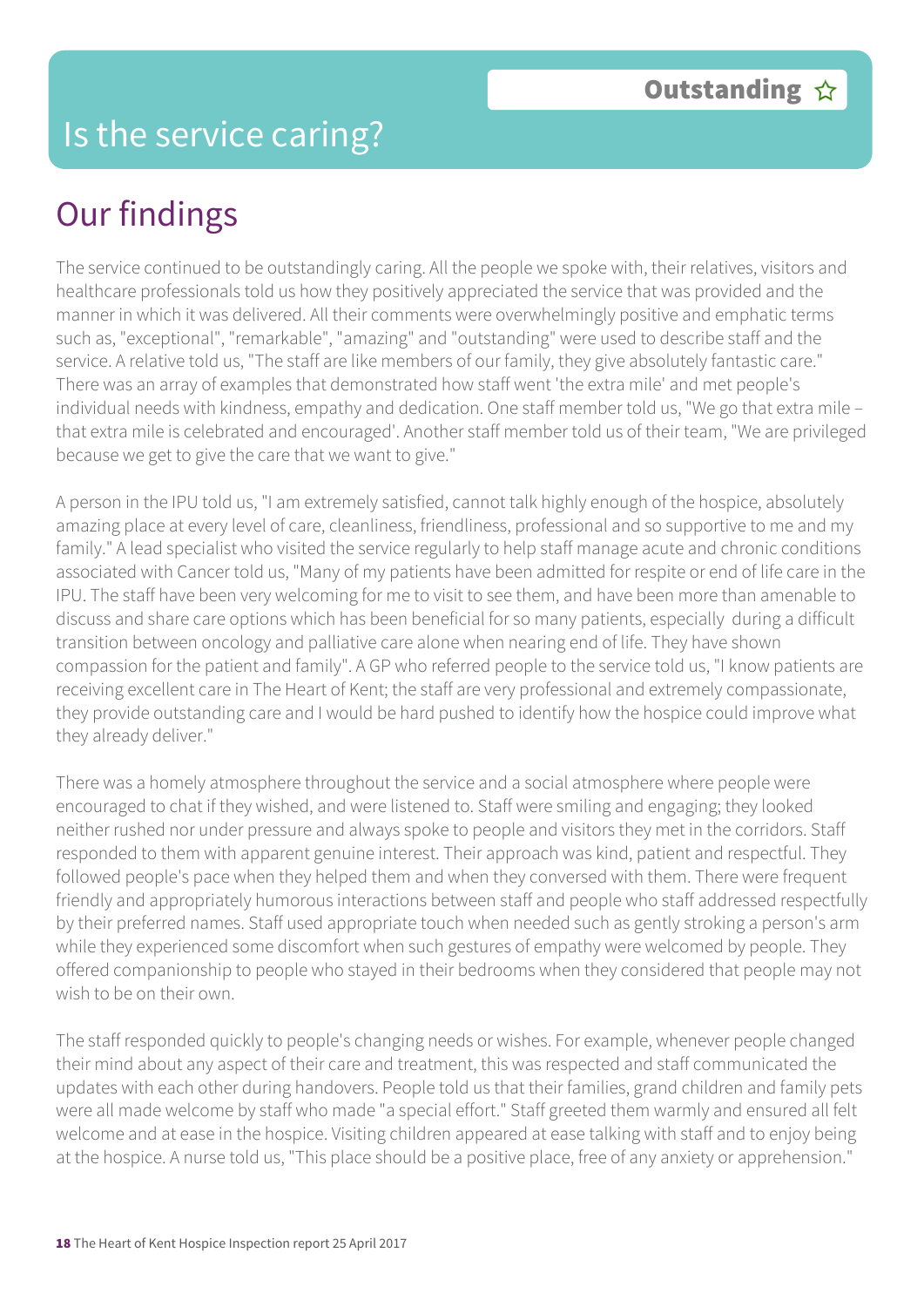People valued their relationships with the staff team and told us that they often went 'the extra mile' for them when providing care and support. As a result people felt cared for in an outstanding way and that they mattered.

The culture of going 'above and beyond' for people was promoted throughout the service. A consultant had carried out an ultrasound on a person's relative so the person could see their unborn grandchild; staff arranged for pets to come into the hospice, and a pet dog was staying with a person in their room; staff had completed a care plan for the pet, ensuring their owner had peace of mind. Families were able to stay with their loved ones in 'Z' beds and reclining chairs. A person told us, "I felt very anxious one night, the nurse sat with me most of the night helping me to relax using deep breathing technique". A relative told us, "One day when I was not there the staff had prepared my dad an ice cream sundae and he said he wished the family could see him; the nurse suggested they took a photo of him with the ice cream sundae; he had a lovely smile on their face; seeing him happy made me really happy."

Staff told us they were encouraged to identify any special wishes that could be fulfilled and make them a reality. When a person who approached the end of their life had wishes to be at the seaside, staff had decorated their room in a beach theme, produced fish and chips and sea-salt water spray to recreate the right atmosphere. A person who was a flying enthusiast had been successfully nominated by the hospice staff for a helicopter trip at a local aerodrome. There were blessings and weddings held at the hospice for people who were too unwell to return home. Staff had accommodated a Halloween wedding with a Gothic theme for a person who spent their last days in the hospice, dressing up for the occasion. One care worker told us they had seen how holding hands was particularly important for a person. They had arranged for handprints of all of the members of the family to be captured and arranged in a frame for the person to keep.

Staff had exceptional communication skills. They knew how to communicate with each person, pre-empted their mood and understood their individual needs. People in the IPU told us, "They( the staff) are very patient, sometime I have trouble getting the words out, they wait and let me finish what I want to say", "Communication is brilliant. If I have had an anxious sleepless night, I can ring up and speak to someone. Sometimes I just need to offload, they listen." Staff provided explanations before undergoing any tasks to ensure people knew what to expect next, such as, "(First name), we are going to wash you, if that is OK with you?; or (first name) we are going to speak to your daughter and get back to you straight after that." A relative told us that although their relative was now in a semi-coma staff were talking to him "all the time", announcing what they are doing and asking him if he was comfortable."

Staff were transparent with people and did not shy away from difficult conversations. People were given support when making decisions about their care and treatment and were fully involved with all relevant planning, from symptom and pain management to their end of life care. They were proactively supported to express their views and staff were skilled at giving people face to face information and explanations they needed and the time to make decisions. Relatives told us how staff had taken time to explain exactly what they could expect when their loved one's condition had worsened and understood how they felt, saying, " They are always proactive, explained in such a way that we understood, I wasn't scared when the changes happened", "No-one has walked away without giving me a response to my questions. I had so many questions. The staff dealt with everything in a very professional way" and, "The staff seem to know our needs, they sit and explain everything in great detail in layman's terms." Following a family meeting with the doctors, nurses and relative, a nurse had discreetly pulled the relative aside to make sure that they were coping with what they had been told.

Staff showed great empathy in the way they treated people and their families. All members of staff used a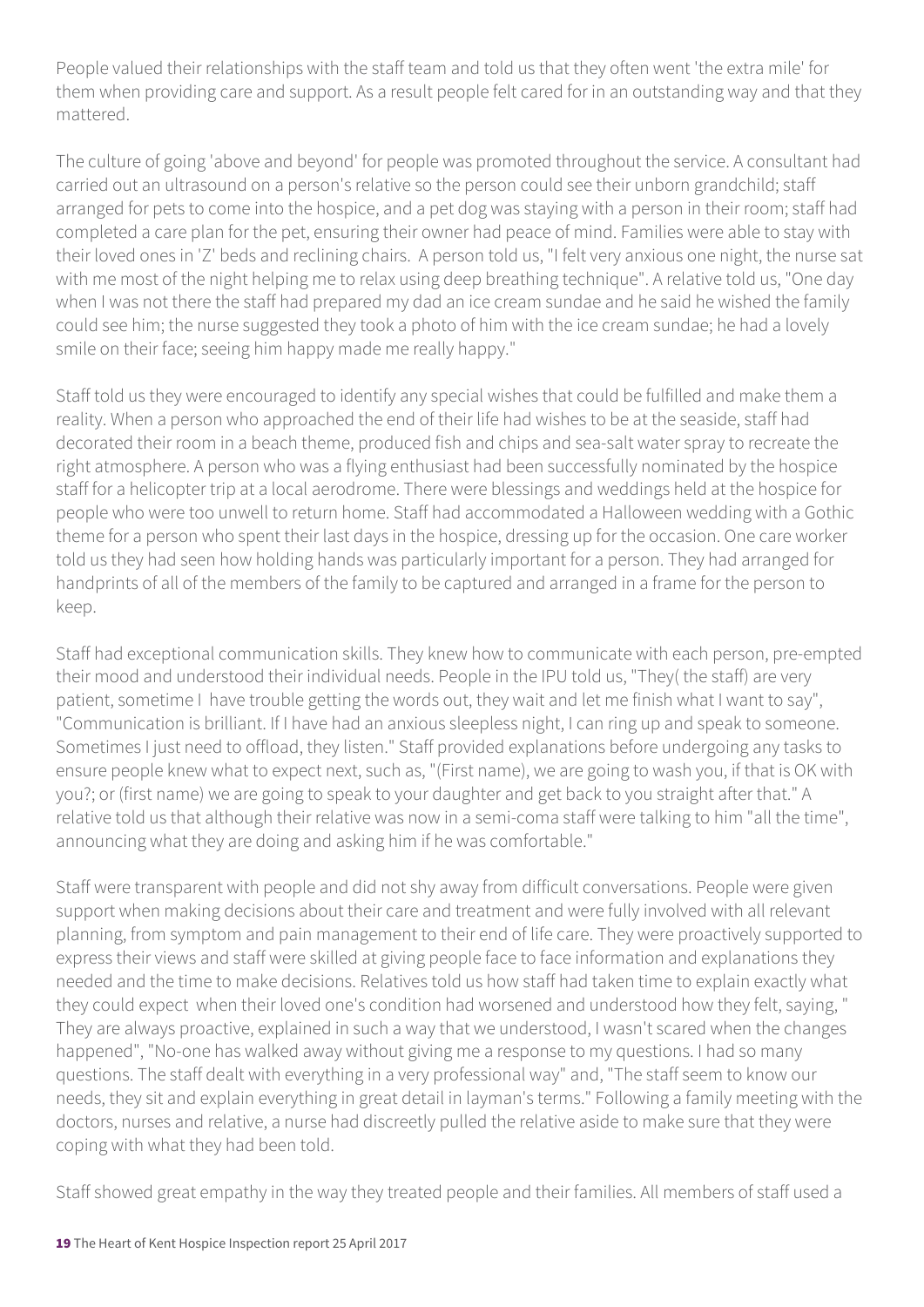gentle tone when they spoke with people and used appropriate touch to communicate their empathy. Relatives told us of the staff willingness to engage with them. They told us, "All staff and volunteers cannot do enough for you, they pick up on the fact you are worried and any little thing that is troubling you, you can sit and chat it over, everyone is always available to listen and reassure you." A nurse had taken time to sit with a person's son when he preferred not to say goodbye to their parent in the IPU and explained it was "okay to feel that way." A relative told us that they felt able to ask one of the staff whether their relative was waiting for 'approval to die' and the staff member had suggested letting their relative know that "I was going to be okay and I would be fine if you go." They told us that approach had been "extremely helpful" in helping them cope.

People and their relatives told us that the staff were very polite and respected their or their family's need for privacy and dignity. Staff always knocked on the doors before they entered, were discreet and always entered with a cheery greeting directed at the person and then to their family members. They placed a sign 'do not enter' on the door and drew blinds down when people received personal care or expressed the wish to have time to themselves. A person recalled the first time staff helped them shower, saying, "The curtains were closed and the blind pulled down on the door panel. Staff just chatted away to me about family, I didn't feel embarrassed." A relative told us, "Dignity is respected 100%, they are tactful and considerate of how [X] is feeling; when they change his catheter they always have him covered up and distract him with a chat and some banter if he is in that mood." Family members were allowed quiet time on their own and could sit in any of the lounges without being disturbed.

Family support was recognised by staff as vital to people's wellbeing and staff strived to meet the emotional needs of people's relatives and families. Staff were aware of the need to support families through the process of losing a loved one. One nurse told us that they knew this was important for people who were going through end of life care as it gave them comfort to know that their families were also being cared for by the hospice staff. They told us 'We know that it can lessen feelings of distress for people if they know that we are looking after their family members'. A person told us how a nurse specialist visited them after they were given a terminal diagnosis, saying, "They offered practical advice, worked closely with my doctor and straight away arranged some counselling for me. This has helped me cope."

Support was continual, beyond the provision of care for people. Where necessary, staff supported people and their relatives to regain their personal strengths, to help them cope and come to terms with illness or death. The Family support team included a manager, eight qualified counsellors volunteers, a welfare advisor, a social worker, four chaplain volunteers and additional five volunteers who helped man the 'drop in' service. Counselling and therapy was available for individuals, couples, families and children, during illness or after bereavement. People and their families were offered group hypnotherapy, and 12 one to one counselling sessions that could be extended according to individual needs. Counselling was provided with children who were aged four and above, and for children under three, the counsellors worked with parents so they could support their children. Specialised reading material was provided to offer guidance during the bereavement process.

Social work support was provided, that included psychological support, advocacy, and signposting for practical matters. The social worker worked closely with parents and local schools on how to support children. The welfare advisor helped people with their entitlements and offered advice on a range of matters such as employment, housing, pensions, utilities and legal matters. A referral had been received for a person who was facing eviction from his home. The patient had a tracheotomy (an incision in the windpipe made to relieve an obstruction to breathing) and so found access to support services challenging. The social worker had accompanied him to a meeting with the housing department and advocated for them to be provided with alternative accommodation which would be local to his support network. This accommodation was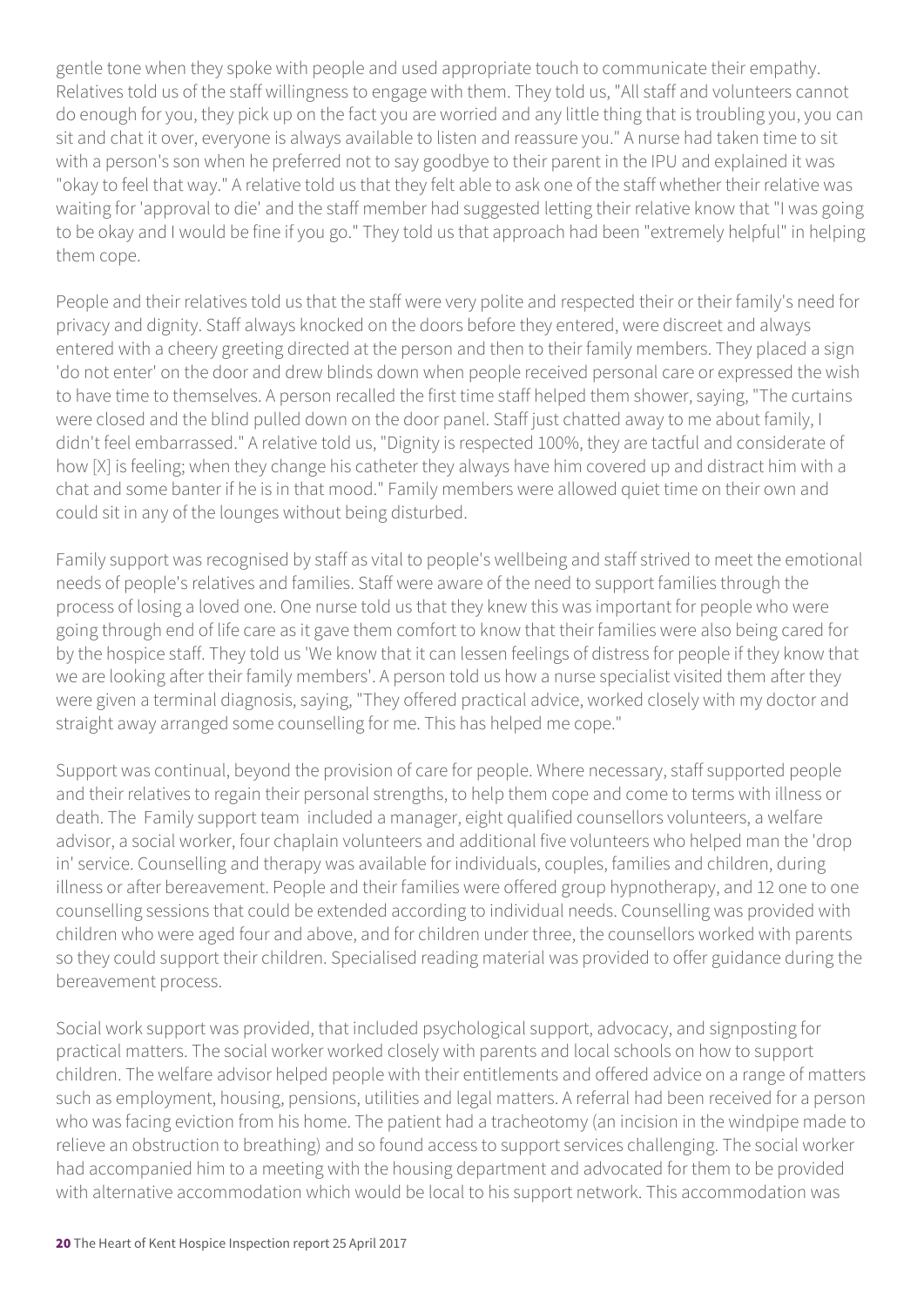successfully secured and the person was able to move into a brand new supported flat, close to his friends and family.

Spiritual care played a vital part in the holistic care that was offered to people and their families. The chaplain supervised a team of five bereavement volunteers and provided on-going daily support, although their post was shortly due to be taken over by chaplaincy volunteers and religious leaders in the community. There were two annual memorials remembrance services that included 'Light up a life' service where families and friends could get together and enjoy readings, carols and music; a 'Sunflower appeal' where seeds were sowed and plants grown. There was a sculpted memory tree where relatives and friends could place a copper leaf with messages for their loved ones. Families were invited six weeks after their loved one's death to attend the drop-in service and discuss the services available to see if they may wish to engage. There was a sculpture in the garden in the form of a reflection tree and this had the names of people who had been supported by the hospice in the past, etched on individual leaves attached to the tree.

Attention was paid to diversity and equality throughout the service. There were comprehensive policies in place relating to diversity and equality and dignity at work. There was also an equality and diversity lead within the service and we saw that there was a project group which was active in promoting equality and diversity within the hospice. A person held a particular religious faith and as a consequence had chosen to decline pain relief medicines. Nurses had been trained to observe their verbal and non-verbal cues and act upon them to reduce pain and distress. The registered manager told us, "During the time this person was with us we had regular multi-disciplinary discussions and reflection sessions to support the nurses and we respected his personal religious and cultural choices and beliefs."

Clear and comprehensive information about the service and its facilities was provided to people, relatives and visitors. This included the complaints procedures and a wide range of booklets and leaflets designed and written by the service, clear to understand and available in different formats. A new 'welcome pack' was in the process of being re-designed and feedback from a 'Hospice User Group' had been sought to that effect. People in the IPU were provided with a folder describing all services available to them. People and relatives were also signposted to other services and a wide range of leaflets was displayed in the service to that effect.

People were supported at the end of their life to have a comfortable, dignified and pain-free death and their wishes were at the centre of the service. The doctors and clinical nurses followed a process based on the 'Gold Standards Framework' for their assessments. The Gold Standards Framework is a systematic, evidence based approach, developed to improve quality of care for patients with a life-limiting illness, adopted by all organisations providing end of life care. When people had expressed their wish about resuscitation, this was appropriately recorded and staff were made aware of people's wishes. Each person in the IPU had a pain management programme. Symptoms control and pain management were discussed with people before any new medicines were administered. Staff stayed with people when they approached the end of their life when they did not have families present. With such caring approach from staff, people could be confident that staff spent time with them when needed and had genuine concern for their wellbeing.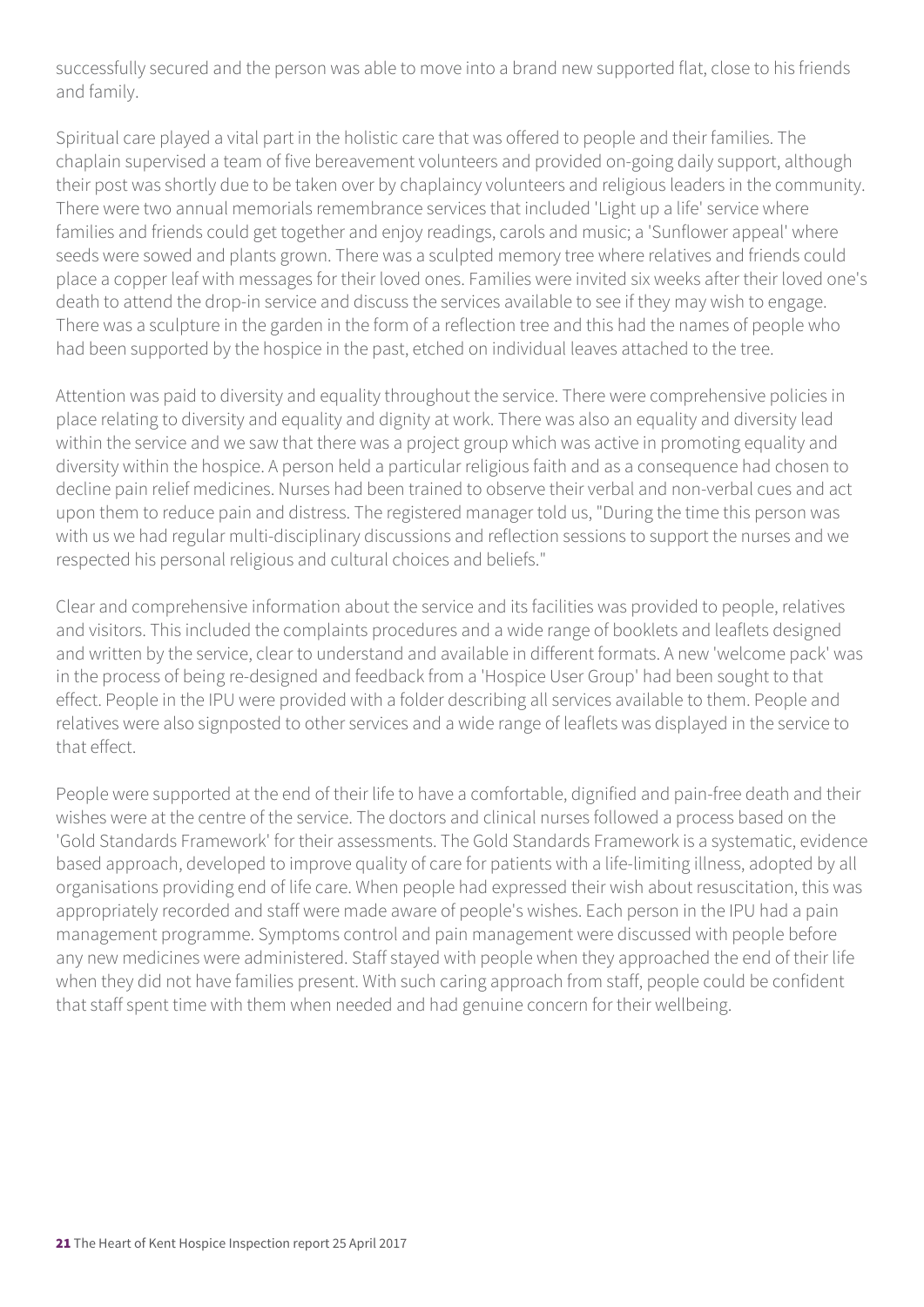### Is the service responsive?

### Our findings

People and their relatives told us that staff responded exceptionally well to their needs. They told us that staff respected their preferred routine and decisions about any aspect of their care. A person told us, "I can do what I want and when I want to, no fixed routine as such. I didn't feel like having a bath this morning and have been told to buzz when I want to have it." A person told us they had asked staff to open the door to the garden to let the sun in, saying, "I am going ask staff to wheel me into the garden this afternoon; they're always so willing to do whatever makes me happy." Another person told us, "I told the staff I don't like people fussing over me, they respected that and let me decide what help I want and when. It's all about me and not what they want to do for me." A relative told us that their loved one was no longer able to respond. They said, " [X] have just had a lovely wash and shave this morning; they know he always liked to have a daily wash."

There was an overwhelming amount of written accounts and compliments sent to the service, expressing gratitude and detailing how staff had responded to their needs, using terms such as, "outstanding", "wonderful", exceptionally sensitive " and, "always went the extra mile in making [X] and the family so very comfortable." A relative had depicted the service as, "The Heart of Kent is truly the heart of Kent; a beautiful, caring loving heart which needs to be kept beating for others."

At our last inspection in February 2016, we had found that people were not routinely invited to take part in 'advance care plans' (ACP) and not consistently supported during the process. These plans give people the opportunity to let their family, friends and professionals know what was important for them for a time in the future where they may be unable to do so. At this inspection, we found that improvements had been implemented as a new system and processes had been embedded in practice.

Staff actively assisted people with the completion of their advance care plans. These plans included how they might want any religious or spiritual beliefs they held to be reflected in their care; their choice about where they would prefer to be cared for; which treatment they felt may be appropriate or choose to decline; and who they had wished to be their legal representative. Advance care plans meetings were held were people, their family, the medical team and the HCA who were caring for the person could discuss together how best to manage people's hopes, wishes, and preferences about their end of life care. All parties had been active participants and decisions were made taking full account people's personal wishes.

Staff took account of- and responded to- people's individual needs and requests. People's needs were assessed before support was provided to ensure their particular needs were met. They had been asked about their physical condition, medical history, their symptoms, preferred place of care, whether they had documentation about their resuscitation status, and whether they had a legal representative. A folder containing key information that had been gathered before or during people's admissions to the IPU was kept in the IPU office for all clinical staff to access. This included a new 'Hello' document that detailed what people liked and disliked in respect of their food, routine, activities, and their general preferences. When people had consented, these 'Hello' documents were displayed in their room. People and their relatives were encouraged to write any additional information onto a notice board in people's room, which also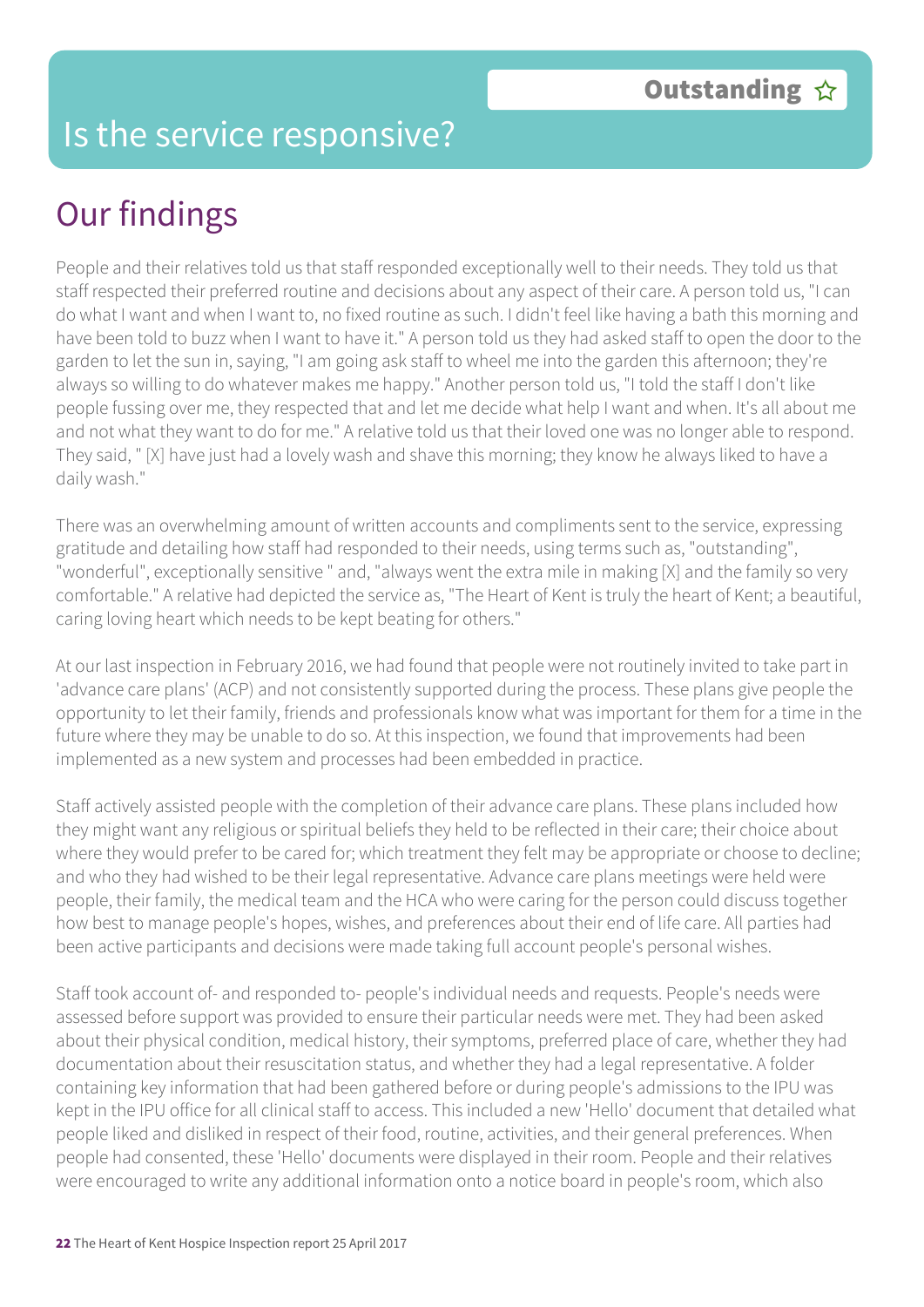displayed the name of the nurse allocated to the person's care for the day.

People were able to self-refer and were contacted that same day to ensure a prompt response to their needs. The response times were monitored and reported monthly at Executive Team meetings and Patient Services Committee. Once people were admitted in the IPU, doctors and nurses completed thorough assessments of their medical and nursing needs, and inputted this data in a computerised system that was shared by the clinical team. Outpatients and their carers were invited to attend an introductory day for an assessment of their needs, where they could agree on attendance and set up goals that were reviewed after six to 12 weeks. An 'outcomes measurement tool' was used at regular intervals in the IPU, the Outpatient Centre and in the community. This tool was used to influence care plans and interventions and ensure needs were effectively responded to.

Care plans were developed within 24 hours of admission and were updated continuously by staff who remained vigilant to people's changing needs. There were additional care plans that were updated hourly when people approached the end of their life, to monitor closely their comfort and respond to their changing needs. The care plans were centred on the individual, included food and drink, symptom control and psychological, social and spiritual support. Sensitive communication took place between staff and the person, and those identified as important to them. Therefore people's needs in the last hours of their life were met by well-informed staff who were knowledgeable about people's individual requirements.

Staff responded to people's individual needs in their daily practice. The hospice occupational therapist had identified a need for promoting mealtime independence for some people who lived with a neurological disease; in response the fundraising team had secured a grant to buy a specialised cutlery assessment kit. A person told us how staff helped them when they experienced difficulties, they told us, "My hand tremors mean my food is sometimes all over the place and a medicine change has helped; the nurse has shown me how to hold my fork so it is much steadier; today I asked for have my tea in a cup and saucer instead of the beaker. I have not spilled a drop." The chef was aware of the importance of providing meals for relatives as well as people who were receiving care at the hospice due to the social importance of sharing meals with family members. They told us, "People will sometimes be encouraged to eat when they are offered meals with their families because this is what they are used to at home." When a person had become anxious in the community, staff had arranged for a befriender to visit them every week, for a 'sit and a chat'. Their relative told us, "They are very good at listening, [X] enjoys having these visitors, and the anxiety is lessened." A twice weekly Lymphoedema clinic (Lymphoedema is a condition that causes swelling in the body's tissues) had been created in October 2016, to help several people who had to travel some distance away to receive that service.

Specialist dementia care was provided by the service as an innovative response to the increase of dementia in the community, led by two full time specialist dementia nurses who had received enhanced training and attended conferences on the subject. The dementia lead nurses sat on the local 'Acute Trust Dementia Strategy Group' and contributed to influence dementia end of life care in the acute NHS setting. Referrals were received for people who had been diagnosed as living with dementia in the community. In the last year, 333 people living with dementia and their carers had received support in the community. This service benefitted people and their carers. For example, one relative described their spouse's dementia as a "final blow" and how they had become "solely a carer, having been robbed of the role of a supportive wife". The carer stated being overwhelmed, emotionally and physically exhausted, without the strength to "navigate the system" and locate the relevant health care professionals. Having one point of contact at the hospice alleviated this pressure and as a result the carer was offered support and respite, a referral to a home support service, counselling and advice on coping mechanisms. The registered manager told us, "We provide availability of someone on the end of a telephone who can listen, to enable the patient to remain in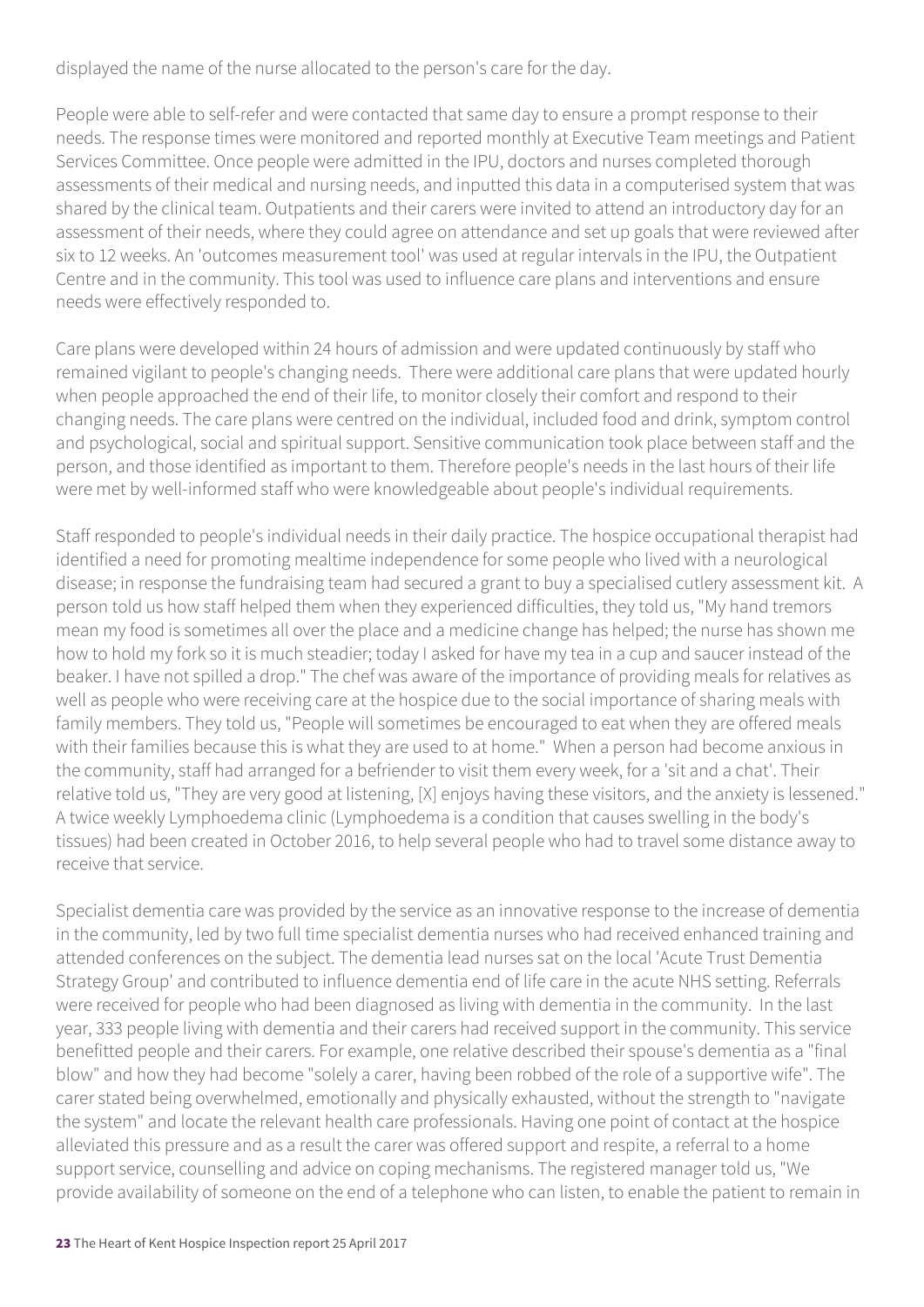their own environment for as long as possible."

One specialist dementia nurse told us how passionate they felt towards their role. They told us, "We currently support 188 people living with dementia in the community, and 30 residential or nursing homes. We also support staff in the hospice when anyone is admitted with dementia." They ensured a rapport was established with people and their families and helped them complete documentation. This included advance care plans regarding end of life care wishes; 'This is Me' booklets that could be used a 'passport' should they need to go in hospital; and 'At risk of going missing' forms that could be handed to the Police with probable places that people may go to should they become disorientated and lost.

 The specialist dementia nurses gave practical advice to nursing homes about how to manage symptoms of dementia, which benefitted people. A nursing home manager told us, "We get superb service from the hospice team, advice, information, and practical help." For example, a person was displaying behaviours that may challenge daily at 3am and the staff were unable to identify appropriate interventions to manage this effectively. The specialist dementia nurse looked at his history and understood that, as the person had been a postman all of his working life, they may need to continue having a sense of purpose. They suggested staff to give him a bag of letters to deliver each morning in the home. As a result of this intervention, the person's behaviour changed overnight. The specialist dementia nurse told us, "It is about appraising the whole person, and look beyond the dementia."

The service held a monthly 'dementia café' where anyone could drop in and meet others. When people living with dementia needed to leave their home, for example to live in a nursing home, the hospice continued to support carers through counselling and on-going attendance at the hospice dementia café where they gained support from peers and professionals. At the café and in the community, carers were supported with an on-going completion and update of a carer's questionnaire, based on the Zarit Burden interview model, where care givers are asked to indicate the extent of burden experienced while providing care to a loved one; burden being defined as the extent to which a care giver perceives emotional, physical health, social life, and financial consequences that impairs one's ability to provide care. The use of this method helped staff identify potential carer breakdown which could then be alleviated via adding interventions to relieve potential crisis. A second dementia café was due to be opened. Bedrooms in the IPU could be instantly converted to become dementia friendly environment with a kit that included signage, accessories and sensory equipment.

The service responded to the community's need for information about palliative care, aiming to take the stigma out of hospice care. Staff spoke at primary and secondary school assemblies and local community group meetings about life-limiting illness and the work of the hospice. The service had a team of 'Hospice Ambassadors' who spoke to schools, community groups and companies about hospice work and who built strong relationships with them. An active relationship with seventeen local schools was maintained through frequent visits by the community fundraising team to school assemblies. Staff had attended a local Member of Parliament's older persons information and advice fairs. The hospice clinical educator visited two local secondary schools to teach end of life care awareness at A level. During 'Dying Matters' week, activities had been run and linked between the hospice and the hospice café situated in the community, to forge an arena for discussions about death and dying. The service published patient stories and experiences, updates on 'patient care volunteers', fundraising matters and hospice plans, monthly in the local press and through social media. The CEO had visited the governors of two local prisons to discuss how the hospice could support them with developing end of life policies and they could support their residents. As a result, the hospice retail and catering service had facilitated work placements for two offenders from the local open prison.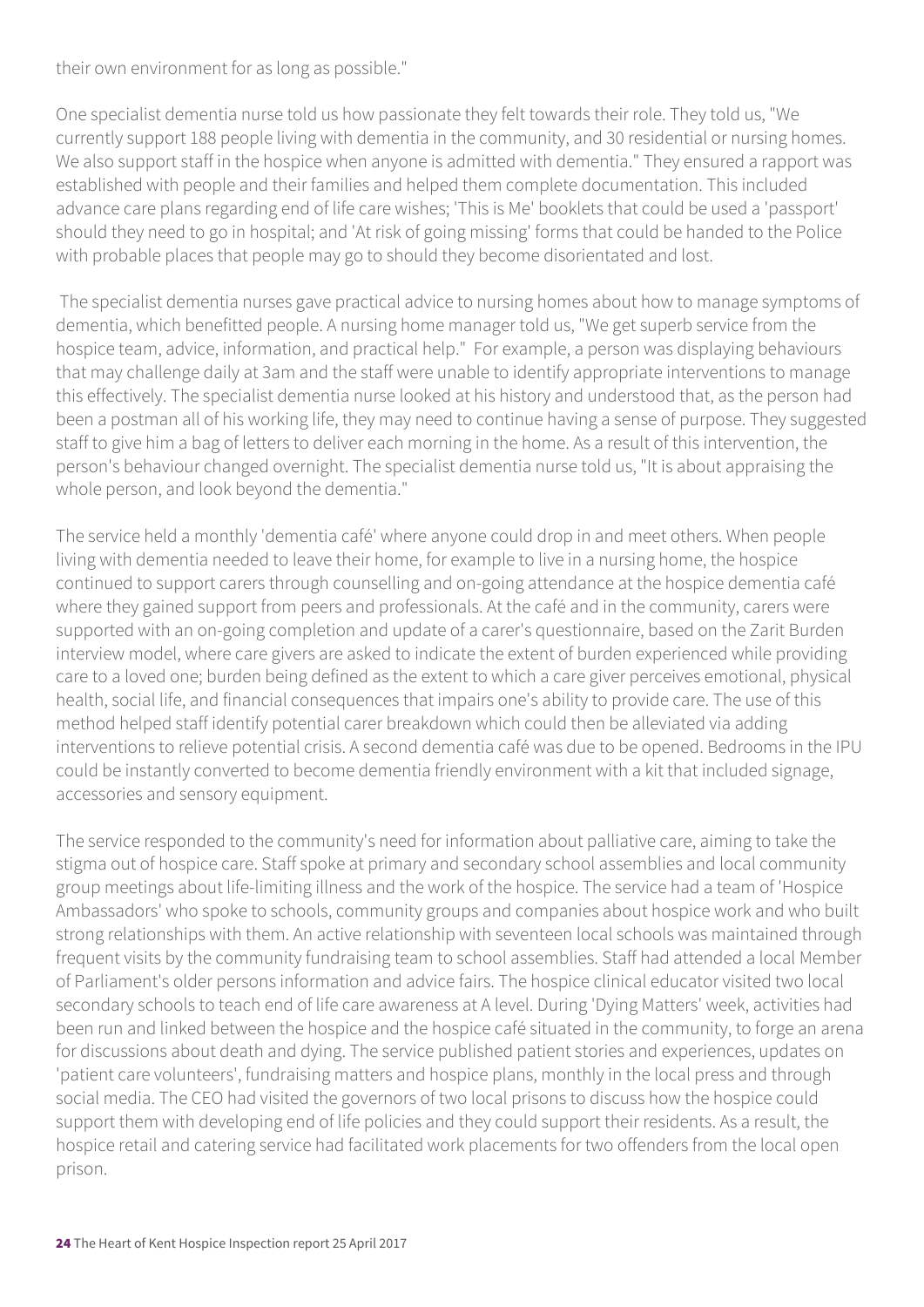The service ensured people in the community could access responsive advice, guidance and reassurance without delay. The hospice provided a 24/7 telephone advice line, as well as a 24/7 out of hours telephone service for doctors in acute hospitals or the out of hours GP service to gain specialist palliative care advice from a consultant if needed. The hospice worked with the South East Coast Ambulance Service (SECAMB), facilitating end of life care workshops for paramedics. The registered manager explained to us how palliative care patients in the community frequently call 999, and how the paramedics could ring the hospice 24/7, to receive support and advice about symptom control and medicines. They told us, "The relationship the hospice has with SECAMB means that patients are only taken into hospital during out of hours if it appropriate to do so." SECAMB had fed back to the hospice that this advice helped them "Immensely if called in a crisis as this service supported best outcomes for patients and carers."

The Community Outreach Team had a daily duty clinical nurse specialist who was able to respond immediately with clinical advice, seven days a week; IPU nurses took calls out of hours. Additionally, a weekly drop–in service responded to people's needs for informal support. It was well used by outpatients, their carers and families and the social worker told us that they "Usually had between 12-26 attendees". People's comments included, "The Drop-in is very useful. Nice and relaxed, staff and volunteers very friendly. Has been useful for my family, they can come and talk with others facing the same situation", "The Drop-in has given me somewhere to come to and say how I am feeling, they listen; really supportive staff. They are always prepared to listen when our family couldn't cope" and, "There is always someone here to talk to, either the social worker or one of the volunteers; I come for the support, I always leave feeling good." One outpatient who had joined the 'Patient and Carer Engagement Group' was talking to everyone individually explaining the benefits of the group and encouraging them to join. This group was taking part in a project titled "15 steps", which was a NHS initiative to gain patient and carers' experience feedback. On the day of the inspection a guitarist was entertaining the attendees.

The service offered complimentary therapies, reflexology, welfare support and signposting to other agencies. People were encouraged to stay for lunch in the café to build extra relationship and additional support. They took time to sit with people and check to see if anyone wanted some private time with them. The hospice welfare advice service had helped 64 people in 2016 to access an increase of their income; families to access grants, housing benefits, a reduction of working hours for carers, and had intervened on behalf of people in cases where benefit claims had been refused.

There was a range of activities available in the Outpatients Centre to respond to people's social needs. People undertook assessments to assess their suitability for group activities and set the goals they wished to achieve before a plan of activities was devised for them. A physiotherapist had been recruited to complement the activities team. Special events were held within the day centre and this had included chocolate making, a visit from a magician, a music band and special events to celebrate Christmas. There was a timetable in place which included therapeutic art, an exercise group, relaxation and reflection time. Staff responded to people's social and psychological needs by paying attention to their individuality, their past, and present interests. One person was given the opportunity to perform a comedy routine in the Outpatient Centre as they particularly enjoyed stand-up comedy. Another person had been enabled to create a 'gift of love' for his children and a 'bag of love' for their spouse, representing on-going love and support. Staff were providing activities for people in their rooms if they were not able or did not wish to access the Outpatients Centre. People were supported with a wide range of art and crafts, creating memory boxes and participating in reminiscence projects. People's paintings had been exhibited and the community had been invited to see the work that had been created. A viewer had commented, "It is an absolute joy to see what can be done even though folks may be suffering or recovering; it makes for happy yet provocative images."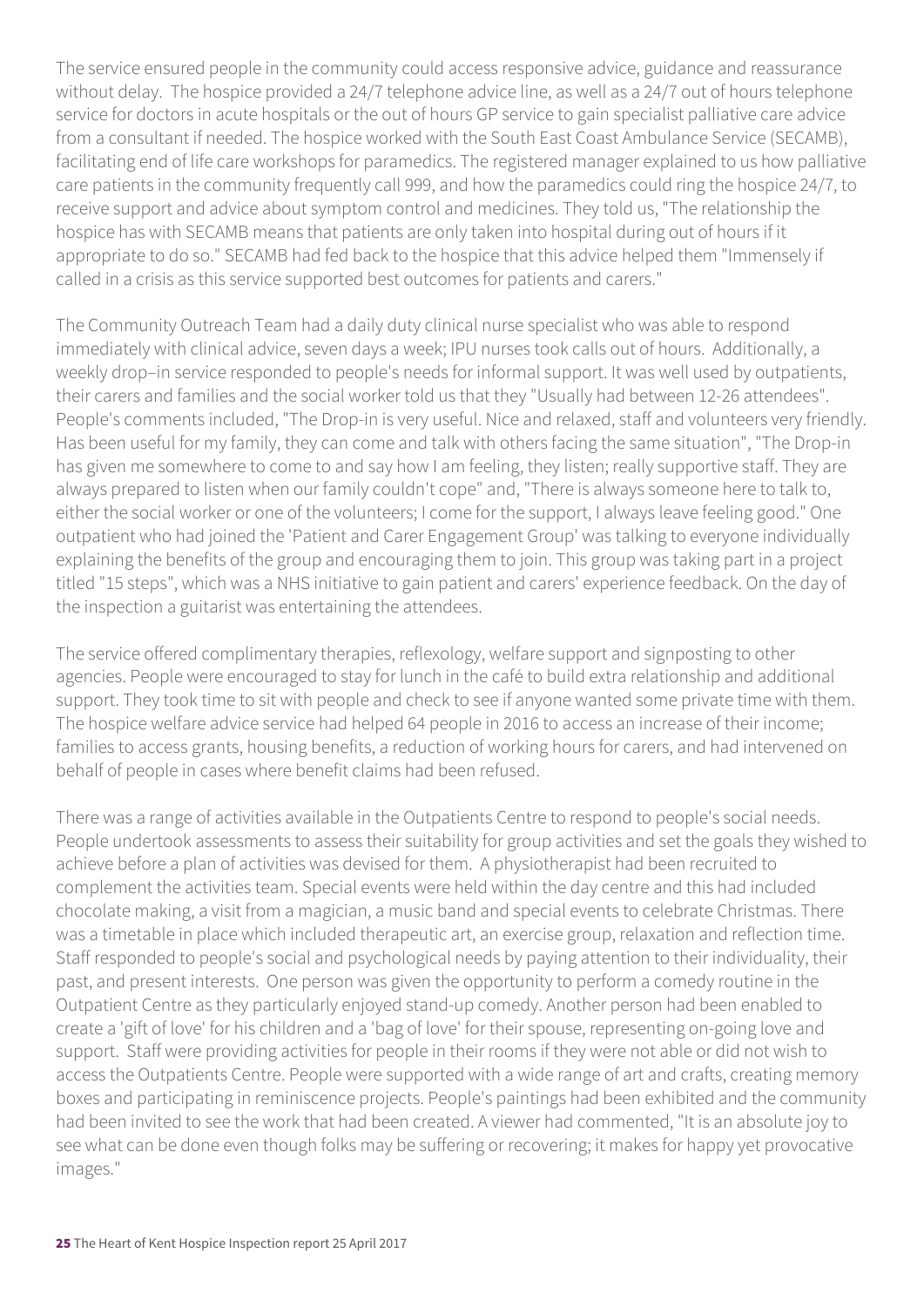As visitors were welcome at any time of day or night, and as they were enabled to remain overnight with their family members if they wished, social isolation was reduced. People's relatives including children and grandchildren were welcome to accompany their loved ones during activities. At the time of our visit, a 'pat the dog' service was visiting the home and there was a joyous atmosphere while people took part in activities and petted the visiting dog; the dementia café was well attended. The hospice had purchased a minibus and staff were planning to accompany people on an outing to a museum and to a local park.

New systems to gather people's feedback about every aspect of the service had been implemented. Comment boxes had been placed in the reception area, the IPU and in the Outpatient Centre. Collected comments were regularly logged, reviewed by the CEO and registered manager, and as a result an action plan was implemented. Where a contact name had been given, the person was responded to directly with an update of the action taken in response to their comment. A large comments wall was in the reception area, where people and visitors were invited to display any comments with sticky notes. These included, "What an amazing place! I was expecting to be in a sad environment but it's the total opposite" and, "The moment I walked through the door my fears just melted away; I was greeted by smiles and laughter, and surrounded by kindness." Twice-yearly satisfaction surveys had been scheduled for the IPU, the Community Outreach service, and the Outpatient Centre. The results of the last surveys that had been carried out in December 2016 had been analysed to identify any improvements and inform an action plan. A minibus transport survey had also been carried out.

Results of surveys were communicated to people and visitors. There was a 'You say, We did' display that showed how feedback had been acted on. For example, at people's suggestions, a hot trolley had been purchased for serving lunch; baby changing facilities had been fitted; the reception area had been redecorated; new riser recliner chairs had been purchased in Magnolia Place; and an informative pictorial display showing staff uniforms and their individual role had been displayed. The Outpatient Centre survey carried out in Autumn 2016 found 75% people had access to symptom control advice when they wanted it, 100% reported dignity needs were being met, 100% said they felt listened to, and 92% enjoyed the activities laid on.

People knew about the complaint procedures which were displayed in the service. People and visitors told us they had nothing but praise for the service and did not have any concerns or complaints, but felt they would be able to approach a member of staff or unit manager if they had an issue. One person told me, "I have no complaints about any of the staff or what they do for me". A relative told us, "I get so much help here, I leave here feeling much better, no complaints." Complaints were logged appropriately, fully addressed in line with the service's policy, and analysed to see if lessons could be learned.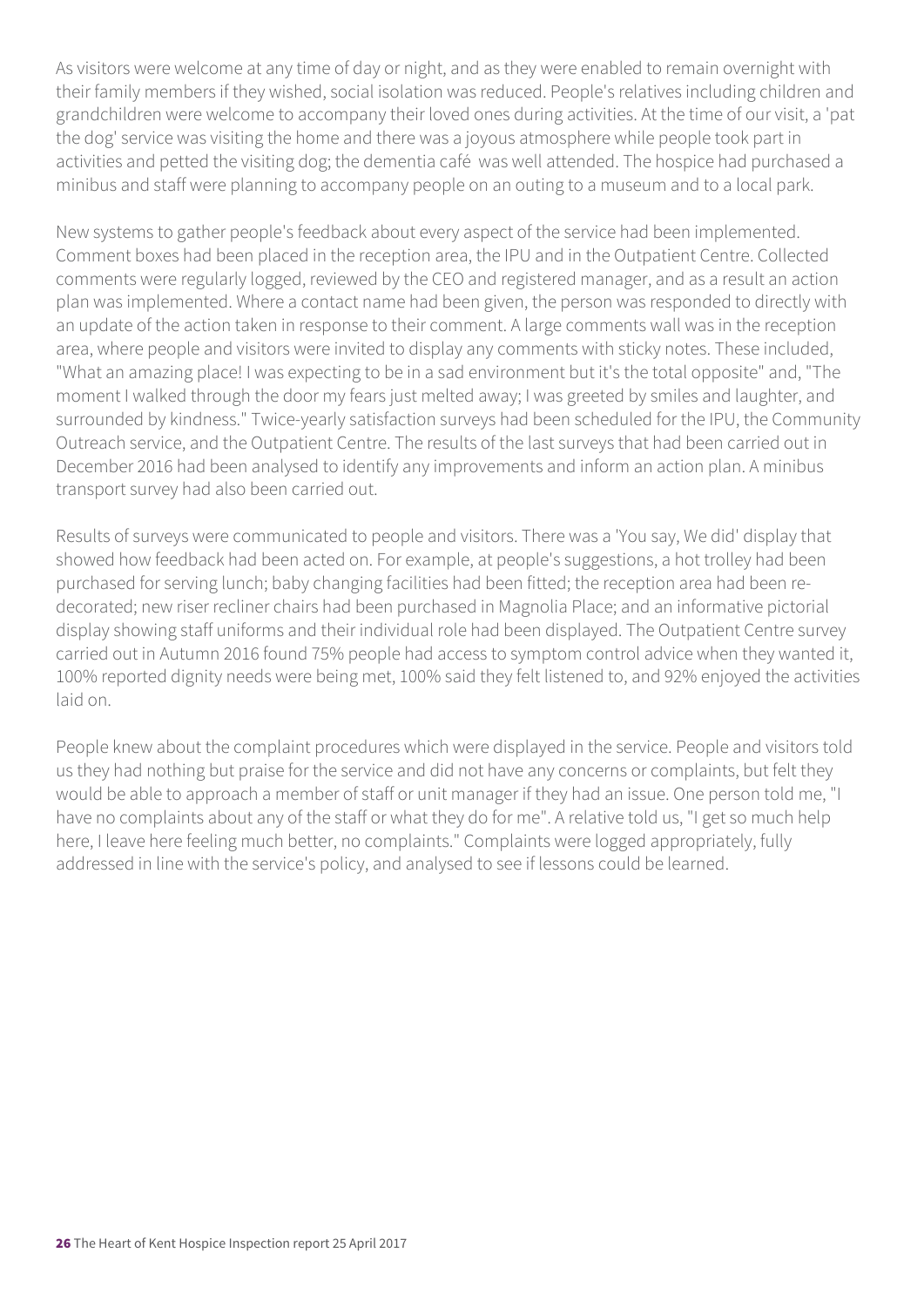### Our findings

There was an open and positive culture which focussed on people, which staff promoted throughout the service. People, their relatives, visitors and staff's feedback about the way the service was currently led was very positive. Their comments included, "Like anywhere the service has had many changes but the dedication by the staff to their patients has remained the same", "All the changes have been for the better", "It is a lovely place to work" and, "There is now proper structures in place, it runs much better." A relative told us, "They all work closely as a team of specialists. They provide a huge amount of reassurance, from everyone from the domestic upwards. I wouldn't have wanted my relative to be anywhere else."

At our last inspection in February 2016, we found that systems and processes had not been established and operating effectively to ensure the service was fully compliant with regulations. At this inspection, we found that improvements had been implemented consistently across the service.

The registered manager had achieved a considerable amount of improvements since she had been in post and had followed the action plan that had been written in response to our last inspection. They had kept the CQC regularly updated with their progress. They had put new processes in place to ensure that communication and cohesion was promoted across all departments. Documentation in regard to staff training, advance care planning, people's individual likes and dislikes, complaints logs and recruitment was appropriately completed and monitored. For example, there had been a 60% increase in people having participated in advance care planning since our last inspection; 64% increase in recorded likes, dislikes and wishes; and 77% increase in people having expressed wishes about resuscitation that were appropriately recorded.

There was a comprehensive programme of audits and of quality assurance checks that was in place, embedded in practice and effective. An audit and research group met every two months to discuss the auditing system's schedules, time table, and research opportunities. The heads of departments and the registered manager completed regular checks, audits and reviews to ensure good standards of care were upheld. For example, audits included spot checks of people's healthcare records to ensure all documentation was in place and completed; drug incidents; all aspects of medicines; infection control; Out of Hours activities; pressure ulcer audits, mobility and falls, bowel management on the IPU, staff attendance in regard to training and their supervision, and satisfaction surveys. Each audit was scheduled, allocated and their outcomes were analysed to identify any improvement. As a result of an audit on falls, mobility and safety care plans templates had been improved to include more details.

The registered manager had identified that the hospice was improving in relation to accident and incident reporting due to an emphasis on a 'learning from' culture that focused on how improvements could be made. Staff meetings' agendas included the importance for staff to be transparent and report each incident or accident so this could be appropriately investigated. This was confirmed by staff we spoke with as they told us they could report concerns and they were confident that managers would investigate appropriately. In the Summer of 2016, awards had been introduced to recognise staff and volunteers' contribution to the hospice's values, vision and strategy.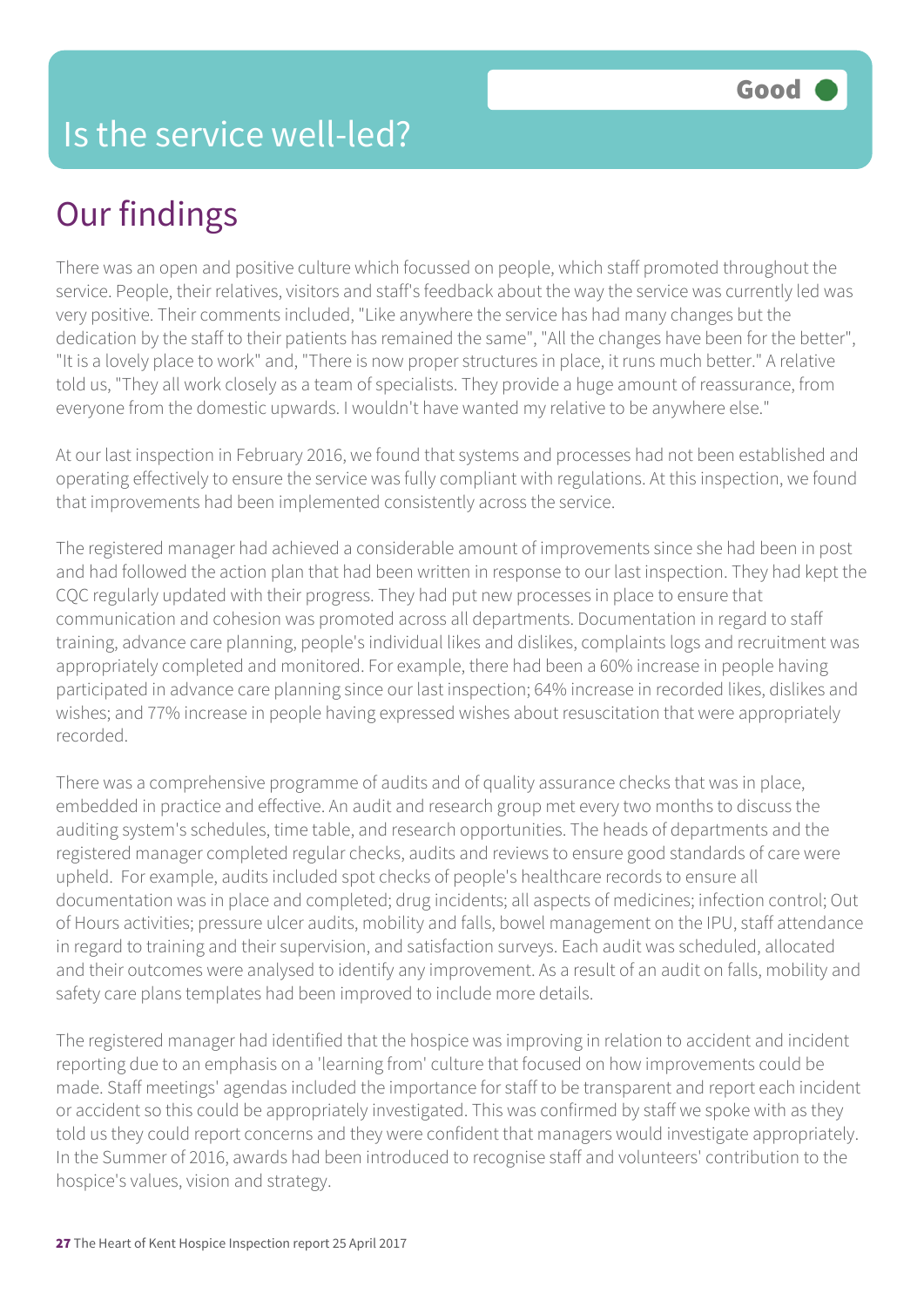Action had been taken to drive improvement in staffing levels to ensure people were cared for by specialist staff. A palliative care consultant, two dementia specialist nurses, an occupational therapist and an A&E nurse had been recruited; the education department had been re-structured to render staff roles more effective; and a practice development nurse had joined the IPU.

People's feedback was taken into account in all departments, and was gathered on a daily basis. Positive feedback was used as a bench mark to improve the next satisfaction surveys. A 'patient and carer engagement group' had been re-named and its terms of reference improved, in order to become a more structured and meaningful experience feedback tool. The group invited visitors, staff and people to talk with their representatives to help them identify what worked well and could be improved in the IPU.

Staff forums were held quarterly at the service to ensure that staff were engaged with developments within the service and made aware of developments within the sector. These included 'Questions and answers' sessions, which were open sessions at a forum chaired by the CEO. The questions the registered manager asked to the heads of departments were based on the Health and Social Care Act requirements and formed a 'Critical Friend Inspection Project', from which learning was used by staff to ensure compliance of regulations and ensure readiness for the CQC inspection. where the registered manager provided a topic relevant to care to each head of department for them to discuss with their individual team and report their findings to the forums. A new representative group called 'The Voice' had been created to attend quarterly meetings with the CEO and head of human resources, to discuss the service, represent their views and bring new ideas and approaches to the fore. All staff had been invited to nominate their representatives. Schwartz Rounds for staff (forums where all staff come together regularly to discuss the emotional and social aspects of their work) and 'Bite size' training sessions were well attended by staff, and a complex case review was held every third week to positively challenge staff knowledge and resourcefulness.

There was a clear management structure in place. The CEO was actively involved in the service and oversaw four directors including the patient services director who was the registered manager; the medical consultant; the finance director and the income generation director. Each director oversaw between two to eight departments each, which were well organised.

All the feedback we obtained on the management team was very positive. The CEO was described as 'receptive to ideas' and several staff members commented on how 'visible' they were within the hospice. Staff and volunteers within the hospice told us that they could always approach the CEO if they had concerns or comments. One staff member told us, "It doesn't matter how busy she is, I've never felt it was an issue to approach her". Another staff member told us the CEO was 'amazing' and commented that they always took time to speak with staff and the people they supported within the hospice. A volunteer told us that the CEO "Always addresses people by their Christian name and gets to know them." They commented that 'This ethos filters down into the ethos of the place'.

The Registered Manager led an initiative where she and four colleagues submitted five abstracts to the International Palliative Care Congress (ICPC); all five were successful and four posters were presented at the ICPC in Scotland in March 2016. The poster topics were, Hospice Innovative Dementia Service, Innovation in introducing trained Patient Care Volunteers, Bite-size Learning and Education within the Hospice Environment. The fifth piece of work was a Creative Art project (collage) carried out by patients called "What makes me happy"; this piece of work went on to be a finalists in the Building Better Healthcare Awards.

Staff were positive about the support they received from the registered manager. A staff member told us that